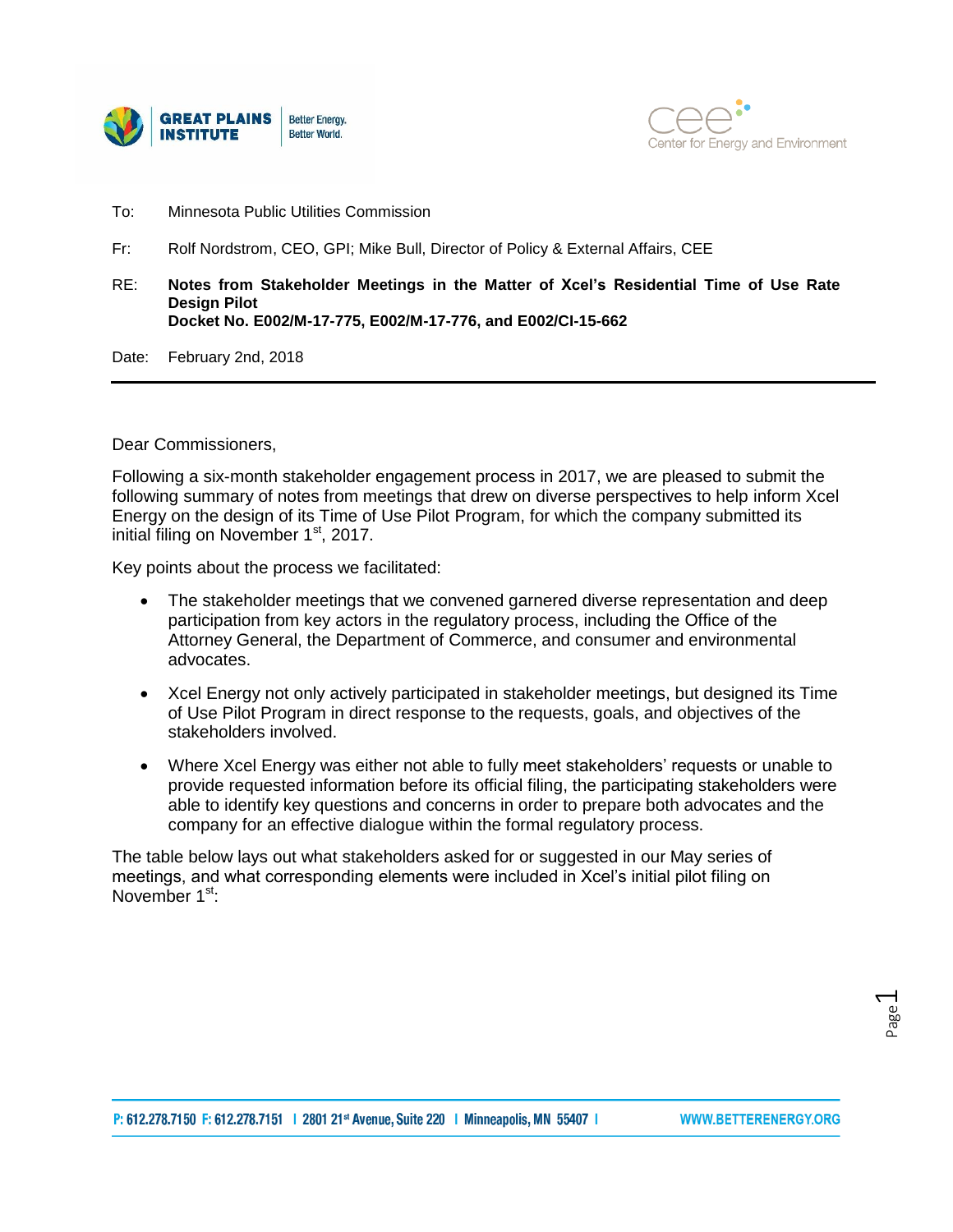|                   |                | <b>May Stakeholder Suggestions</b>                                                                                                                                                                                                                                                                                                         | Nov. 1 <sup>st</sup> Pilot Proposal                                                                                                                                                                                                                                                                      |  |  |  |  |
|-------------------|----------------|--------------------------------------------------------------------------------------------------------------------------------------------------------------------------------------------------------------------------------------------------------------------------------------------------------------------------------------------|----------------------------------------------------------------------------------------------------------------------------------------------------------------------------------------------------------------------------------------------------------------------------------------------------------|--|--|--|--|
|                   | 1              | Identify what practices are effective at<br>shifting customer load, including the peak to<br>off-peak ratios, duration of peaks, and timing<br>of peaks that will send an adequate price<br>signal to customers while accomplishing<br>other states goals                                                                                  | Goal 1 in Xcel Energy's filing is "Adequate<br>price signaling to reduce demand," including<br>learning "more about the effectiveness of<br>price signals at encouraging customers to<br>shift energy usage outside of designated<br>periods of peak system demand."                                     |  |  |  |  |
| <b>OBJECTIVES</b> | $\overline{2}$ | Identify what outreach and education<br>methods are most effective for different<br>customer segments (including who is the<br>best messenger)                                                                                                                                                                                             | Goal 2 in Xcel Energy's filing is " Explore and<br>identify effective customer engagement<br>strategies." This is to be further detailed in a<br>customer engagement plan.                                                                                                                               |  |  |  |  |
|                   | 3              | Understand ramifications for particular<br>customer segments, with particular attention<br>to low-income customers, including how<br>much money customer groups saved or lost,<br>how specific practices increased or<br>decreased customer participation and<br>satisfactions, and to what extent customers<br>had the ability to respond | Goal 3 in Xcel Energy's filing is "Understand<br>customer impacts by segment" including<br>understanding "how customers respond to<br>information, tools, messages, and prive<br>signals, and to gain insights into how these<br>responses are distinguished by market<br>segment."                      |  |  |  |  |
|                   | 4              | Understand how a TOU rate might enable<br>Demand Response (e.g., through Critical<br>Peak Pricing or Critical Time of Day pricing)                                                                                                                                                                                                         | Goal 4 in Xcel Energy's filing is "Support<br>attainment of Demand Response goals,"<br>including the Commission's order to acquire<br>an additional 400MW of Demand Response<br>by 2023.                                                                                                                 |  |  |  |  |
| <b>LO1Ic</b>      | 5              | Understand how this pilot will impact<br>selection and roll-out of AMI for Xcel Energy                                                                                                                                                                                                                                                     | The pilot proposal discusses the costs and<br>benefits of AMI meters and references<br>additional information in the Company's Grid<br><b>Modernization Report</b>                                                                                                                                       |  |  |  |  |
|                   | 6              | Identify what value is provided by different<br>technology options (e.g., pre-programmed<br>thermostats)                                                                                                                                                                                                                                   | The pilot proposal states that the Company<br>is interested in exploring complementary<br>customer options and programs, but focuses<br>on options "without additional onsite<br>hardware other than the meter."                                                                                         |  |  |  |  |
|                   | $\overline{7}$ | Understand how other customer<br>interventions can be paired with TOU rates<br>and how this affects cost-effectiveness (e.g.,<br>Home Energy Squad)                                                                                                                                                                                        | The proposal discusses the potential addition<br>of behavioral demand response programs                                                                                                                                                                                                                  |  |  |  |  |
|                   | 8              | Understand how TOU might enable energy<br>conservation, cost-effective integration of<br>renewables, and reduction of GHG<br>emissions.                                                                                                                                                                                                    | Goal 5 in Xcel Energy's filing, "Understand<br>integration of pilot elements in our service<br>territory," includes learning how to support<br>energy conservation and efficiency.<br>Additionally, TOU pricing is designed to<br>incentivize energy usage when overnight<br>wind generation is highest. |  |  |  |  |

Page  $\mathrel{\sim}$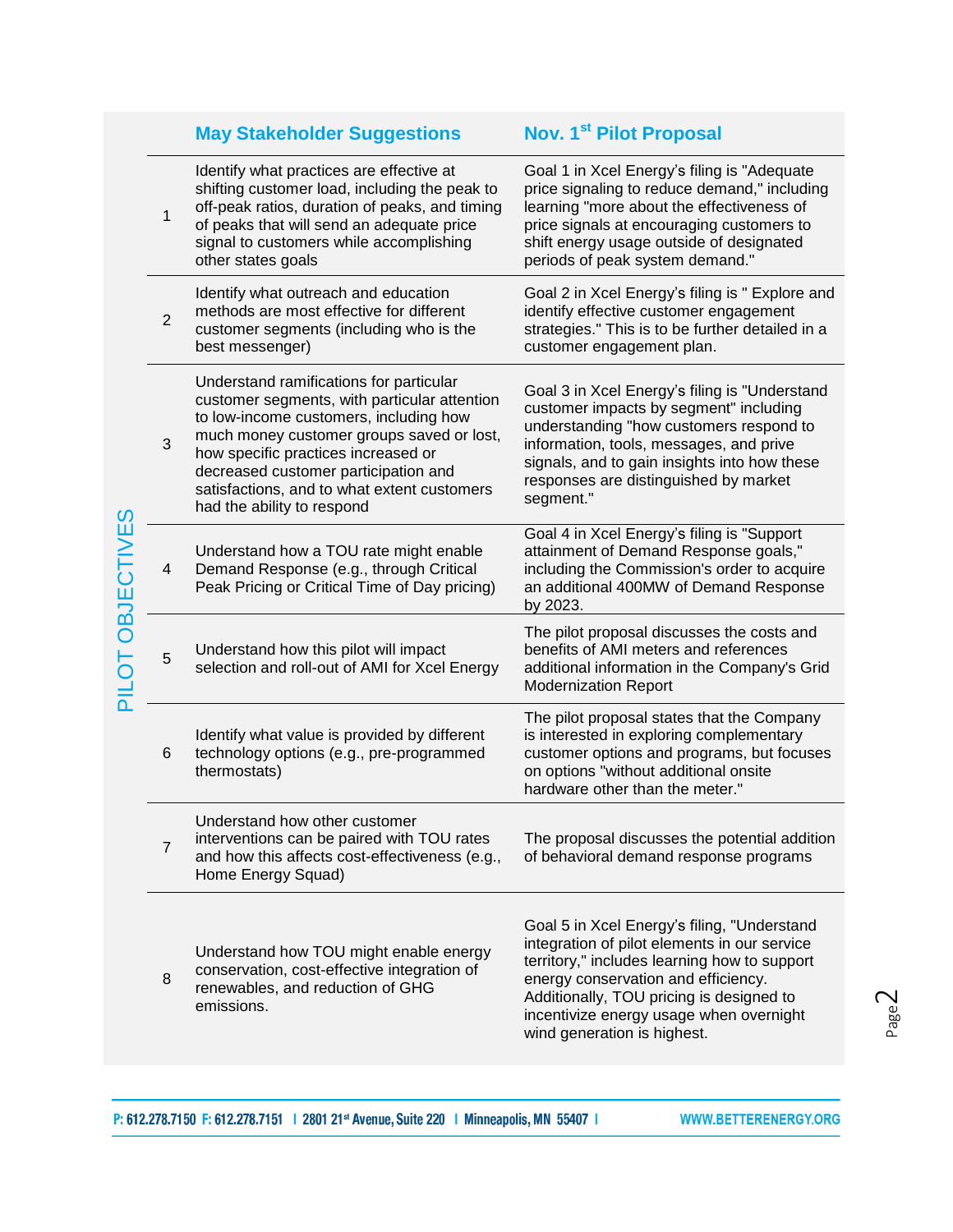|                                     |                | <b>May Stakeholder Suggestions</b>                                                          | <b>Nov. 1st Pilot Proposal</b>                                                                                                                                                                                                                |  |  |
|-------------------------------------|----------------|---------------------------------------------------------------------------------------------|-----------------------------------------------------------------------------------------------------------------------------------------------------------------------------------------------------------------------------------------------|--|--|
| <b>SUGGESTIONS</b><br><b>DESIGN</b> | 1              | Indemnify low income customers                                                              | The proposed pilot offers full indemnification<br>for LIHEAP recipients in Year 1 and a bill<br>protection scheme for all other customers                                                                                                     |  |  |
|                                     | $\overline{2}$ | Use an opt-out approach                                                                     | Pilot uses an opt-out approach                                                                                                                                                                                                                |  |  |
|                                     | 3              | Provide rates that accurately reflect the costs<br>of energy, both now and looking forward. | Pricing design is based on the Cost Duration<br>Method and anticipates the growth of<br>renewable generation.                                                                                                                                 |  |  |
|                                     | $\overline{4}$ | Balance precision and practicality, both for<br>the utility and for customers               | The proposed TOU pilot design takes into<br>account a broad range of considerations,<br>ultimately basing its design on both research<br>and stakeholder suggestions to make it<br>operable for the company and customers.                    |  |  |
|                                     | 5              | Give customers adequate tools to access<br>and understand their usage data                  | The pilot proposal states that "The Company"<br>intends to continue to explore additional<br>customer insight tools and will likely issue an<br>RFI or RFP to the market to fully understand<br>the latest in vendor capabilities and costs." |  |  |

This general alignment of the pilot design with stakeholders' suggestions led us to focus on the following key discussions in our September series of stakeholder meetings, which are described in more detail in the notes summary following this letter:

- **Defining low-income customers**: With Xcel Energy proposing full protection for LIHEAP customers, the key concern raised was that only 27% of customers eligible for LIHEAP are actually receiving assistance. Consumer advocates would prefer full bill protection for all *LIHEAP-eligible* customers, rather than only those currently receiving assistance. In its initial filing, Xcel Energy proposes to address this by increasing LIHEAP outreach in the pilot areas and conducting robust surveys to identify this sector.
- **Costs:** Proving that pilot costs are balanced with benefits was a strong theme throughout our stakeholder conversations. However, Xcel Energy was not in a position to provide cost information for these meetings, so we have identified a set of key questions and concerns that may be addressed in the formal regulatory process.
- **Post-Pilot Planning:** In our May series of meetings, stakeholders made very clear that they wanted this pilot to serve as the initial learning phase. In the summary that follows, we have highlighted some suggestions from stakeholders for how to smoothly navigate the transition from pilot to full roll-out.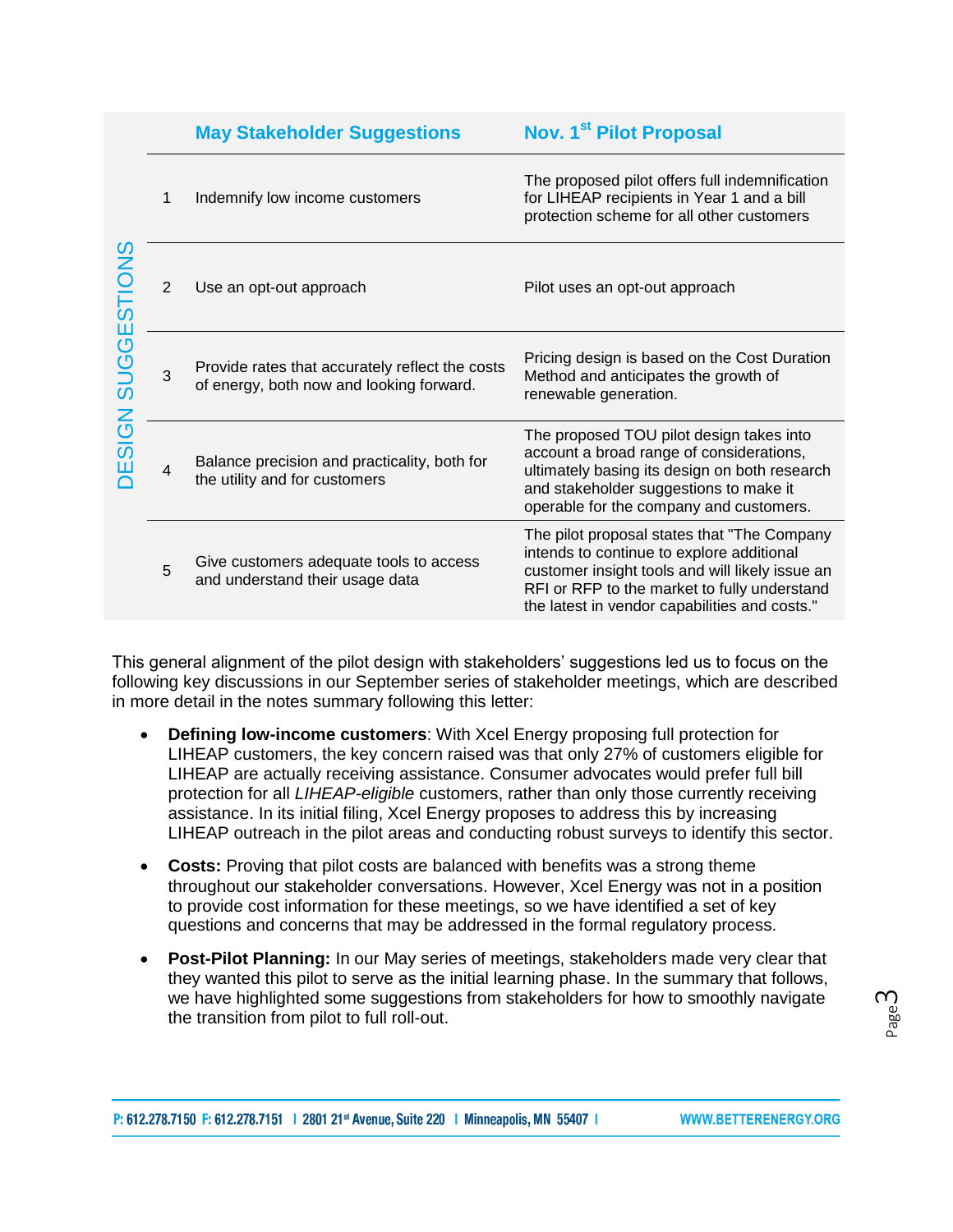We submit these notes as a complement to the notes summary from stakeholder meetings in May 2017, which we filed in Docket No. E002/M-15-662 on September 11<sup>th</sup>, 2017 (Document ID [20179-135393-01\)](https://www.edockets.state.mn.us/EFiling/edockets/searchDocuments.do?method=eDocketsResult&userType=public#{3058725E-0000-CC18-99CB-AD51846E5129}).

We hope you'll find that this stakeholder engagement process provided a complementary benefit to the formal regulatory process and look forward to continued discussions around Xcel Energy's proposed Time of Use Pitot Program in Minnesota.

Thank you for your ongoing leadership and support of a more consumer-centric electric system in Minnesota,

 $\mathcal{M}.\mathbb{B}$ 

Rolf Nordstrom, CEO Mike Bull, Director of Policy & Communications Great Plains Institute **Center for Energy & Environment**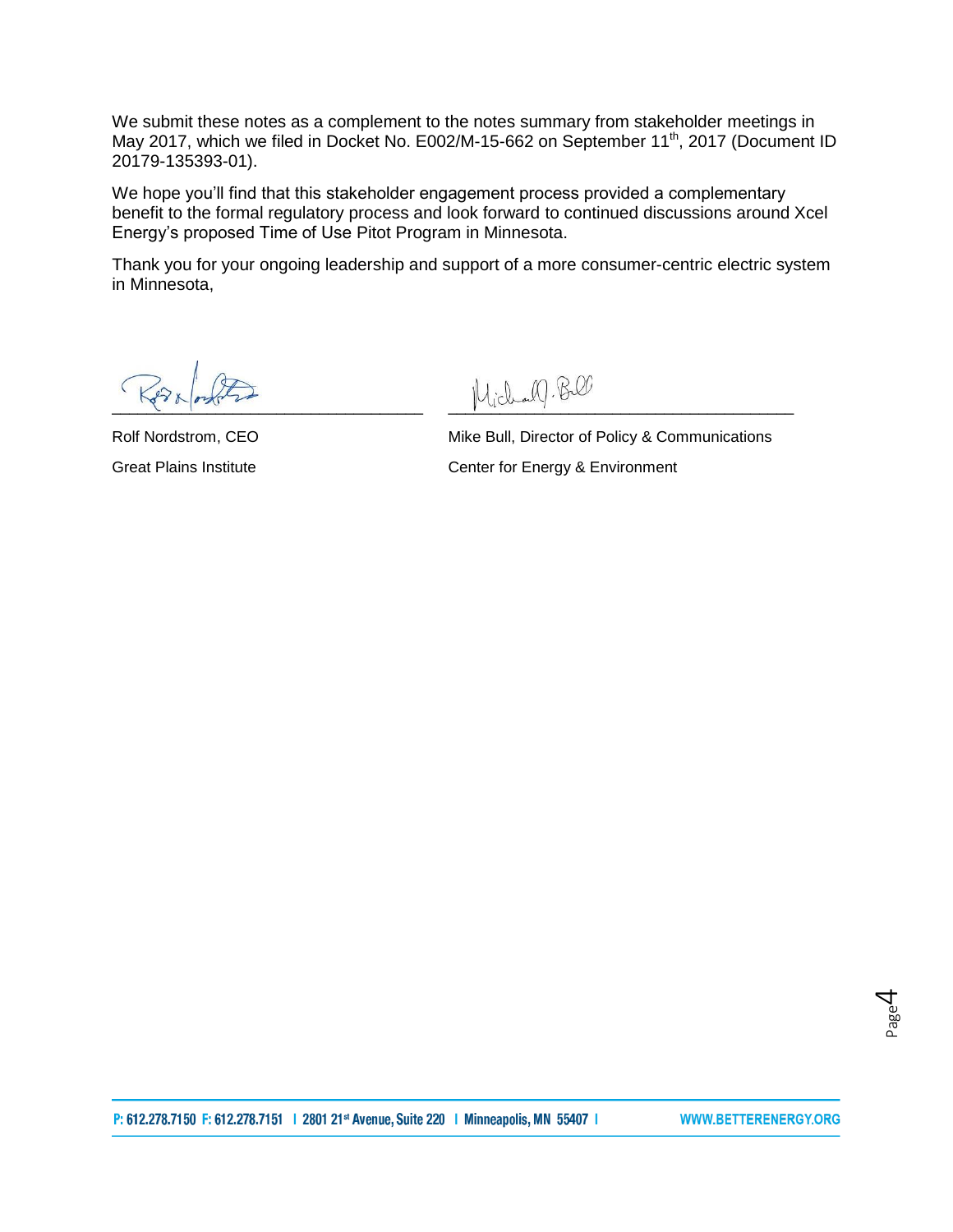





# **Xcel Energy Alternative Rate Design Pilot Stakeholder Working Group**

# **Meeting Notes Summary**

### **September 2017**

**Participants:** Ryan Barlow, Office of the MN Attorney General; Sara Bergan, Stoel-Rives; Lizzie Brodeen-Kuo, Suburban Rate Authority; Mike Bull, Center for Energy and Environment; Joe Dammel, Office of the MN Attorney General; Trevor Drake, Great Plains Institute; Holly Hinman, Xcel Energy; Lon Huber, Strategen Consulting; Steve Huso, Xcel Energy; Annie Levenson-Falk, Citizens Utility Board MN; Amy Liberkowski, Xcel Energy; Pam Marshall, Energy CENTS Coalition; Tim Meernik, Office of the MN Attorney General; Ron Nelson, Office of the MN Attorney General; Will Nissen, Fresh Energy; Rolf Nordstrom, Great Plains Institute; Sue Peirce, MN Department of Commerce; Doug Scott, Great Plains Institute; James Strommen, Suburban Rate Authority.

*This document provides a synthesis of remarks by presenters and attendees at three meetings in 2017 on September 22nd, September 29th, and October 6th. The notes do not indicate consensus among the group, but rather are meant to capture the overall discussion. No view should be attributed to any specific individual or organization.*

### **Table of Contents**

Page ഥ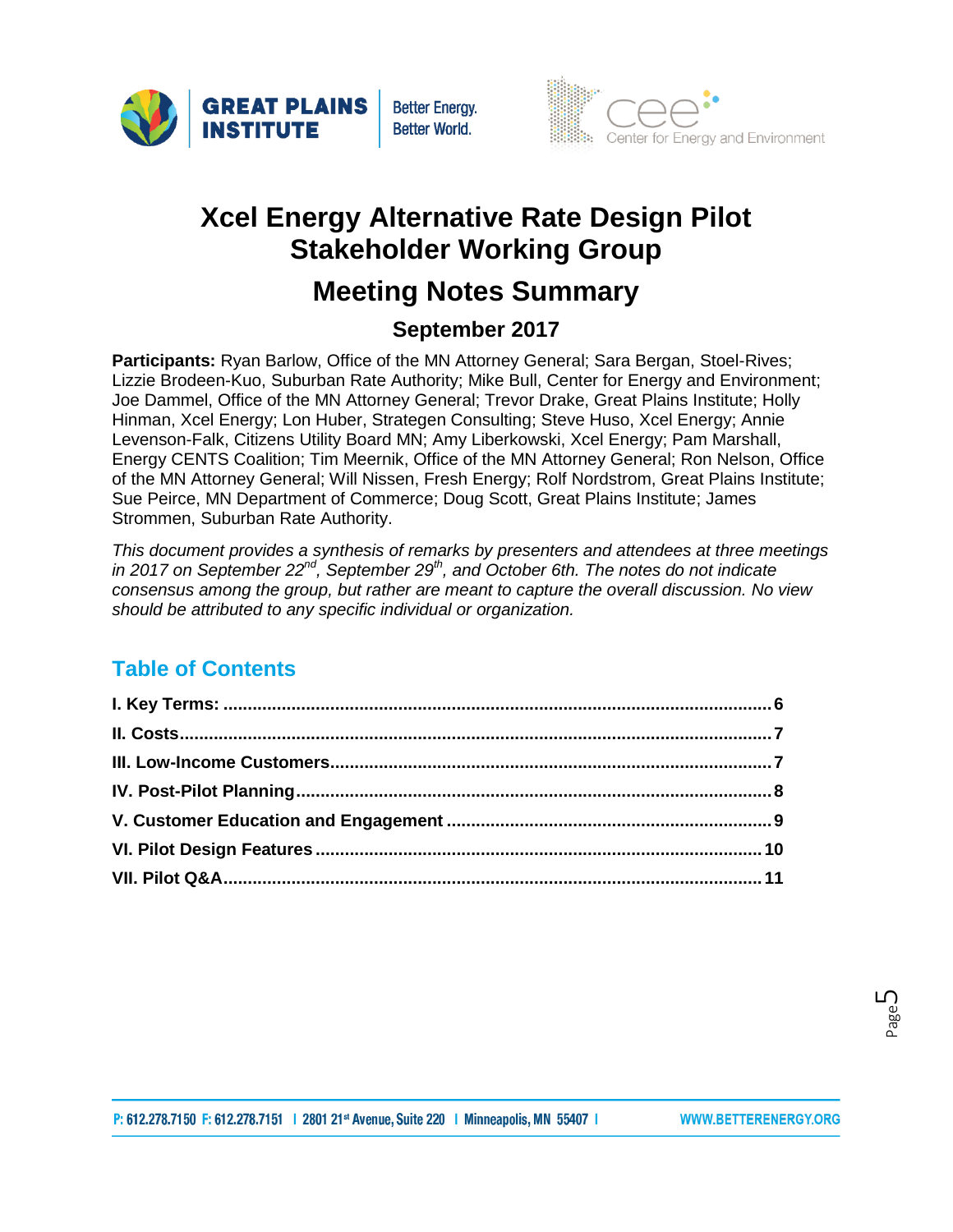## <span id="page-5-0"></span>**I. Key Terms:**

The following terms came up in the group's discussions and are defined here only to provide clarity to the notes.

- **Advanced Metering Infrastructure (AMI):** The combination of smart meters, communication systems, system control and data acquisition systems, and meter data management systems that together allow for metering of customer energy usage with high temporal granularity, the communication of the information back to the utility and, optionally, to the customer, and the potential for direct end-use control in response to real-time cost variations and system reliability conditions.<sup>1</sup>
- **Behavioral Demand Response (BDR):** A form of Demand Response in which customers receive an alert asking them to reduce demand during critical periods, but for which they don't receive a monetary incentive.
- **Critical Peak Pricing (CPP):** A rate design in which the utility warns customers and sends strong price signals to deter electric consumption during peak periods. Compared to a Peak Time Rebate design, Critical Peak Pricing tends to achieve higher demand savings, but also results in customer dissatisfaction, especially with an opt-out design.
- **Demand Response (DR):** Reduction in energy use in response to either system reliability concerns or increased prices (where wholesale markets are involved) or generation costs (in the case of vertically integrated utilities). Demand response must generally be measurable and controllable to participate in wholesale markets or be relied upon by system operators. $<sup>1</sup>$ </sup>
- **LIHEAP:** Low Income Home Energy Assistance Program.
- **Peak-Time Rebate (PTR):** A rate design in which customers who choose to participate by lowering their usage during designated peak times receive an incentive or bill credit. Peak Time Rebate rate designs generally achieve lower demand savings when compared to Critical Peak Pricing, but are more popular with customers.
- **Time-of-Use (TOU):** Rates that vary by time of day and day of the week. TOU rates are intended to reflect differences in the underlying costs incurred to provide service at different times of the day or week.<sup>1</sup>

<span id="page-5-1"></span>1. These definitions are from the Second Edition of *Electricity Regulation in the US: A Guide,* by Jim Lazar and staff at the Regulatory Assistance Project (June 2016).

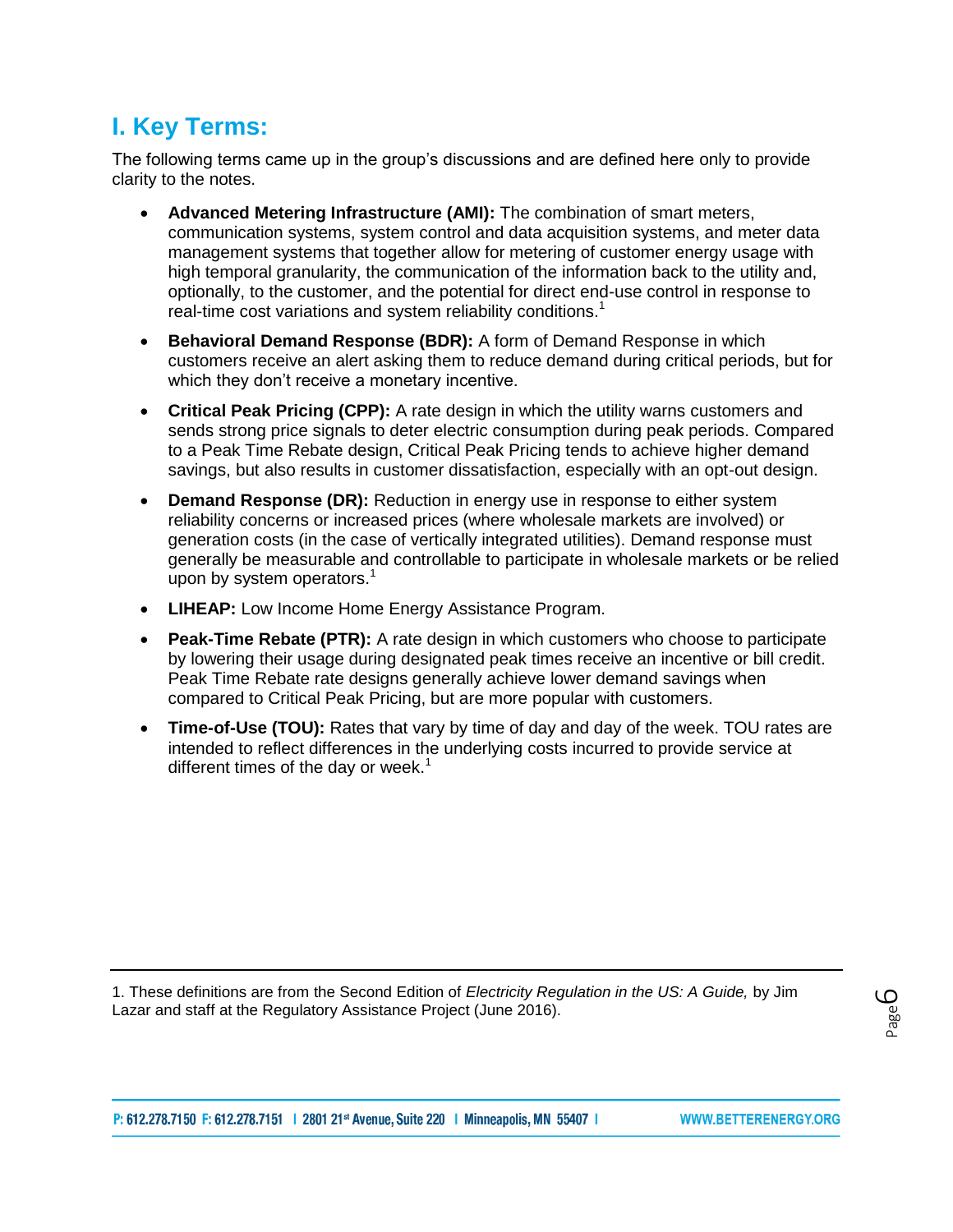### **II. Costs**

Stakeholders were very interested in learning about and evaluating the costs and associated benefits of the proposed TOU pilot. However, estimated pilot costs were not available for these discussions. Therefore, the following comments were raised for consideration once pilot costs become available:

- **Meters**: Some stakeholders would like Xcel Energy to present information explaining how the costs and benefits of meters being selected for the pilot would compare to the costs and benefits of other metering options that were not chosen. Some stakeholders also felt that it would be valuable to have a broader (involving multiple utilities) conversation about Advanced Metering Infrastructure (AMI) in Minnesota. Xcel Energy also raised the point that learnings about costs and value are generally the outcome of a pilot, not the starting point.
- **Cost-benefit analysis**: There was a suggestion that even though the pilot need not be proven cost-effective, Xcel Energy should still submit a cost-benefit analysis so that stakeholders can weigh the expected benefits and costs of what's being proposed, especially in preparation for the possibility of a territory-wide rollout of TOU rates. Importantly, it was noted that one outcome of this pilot is to identify the benefits of a TOU rate design and associated metering infrastructure, so any upfront cost-benefit analysis will rely on findings from pilots completed elsewhere, to the extent such findings are applicable and appropriate for the Minnesota system.

### <span id="page-6-0"></span>**III. Low-Income Customers**

Several conversations in the May series of stakeholder meetings focused on the potential impacts of a TOU rate on low-income customers and strategies to mitigate those impacts, as well as the opportunity to generate learnings about the participation of this sector. That conversation continued throughout the September meetings, including a focused conversation about low-income customers on October  $6<sup>th</sup>$ .

#### **Extending bill protections to LIHEAP-eligible customers**:

Xcel Energy's draft pilot design (presented by the company's consultant at the September  $8<sup>th</sup>$ , 2017 e21 Forum) included full indemnification of bill impacts on customers receiving LIHEAP assistance. However, there was concern that limiting protections to only customers currently receiving LIHEAP assistance would leave vulnerable the many customers who are LIHEAPeligible, but not currently receiving assistance. To this point, it was noted that only 27% of LIHEAP-eligible customers are receiving assistance.

Stakeholders identified that the key challenge to extending bill protections to LIHEAP-eligible customers would be having a reliable way to identify those customers. Since customer income information is likely to be collected (voluntarily) in pilot participant surveys, some stakeholders suggested using that data to identify customers eligible for LIHEAP assistance. However, it was pointed out that this method of identification could incent non-low-income customers to falsely report their income in order to gain full bill protection and thereby skew the pilot results. To address this, stakeholders seemed to agree that pilot participants receiving LIHEAP assistance could be tracked separately in the pilot evaluation from LIHEAP-eligible customers who are not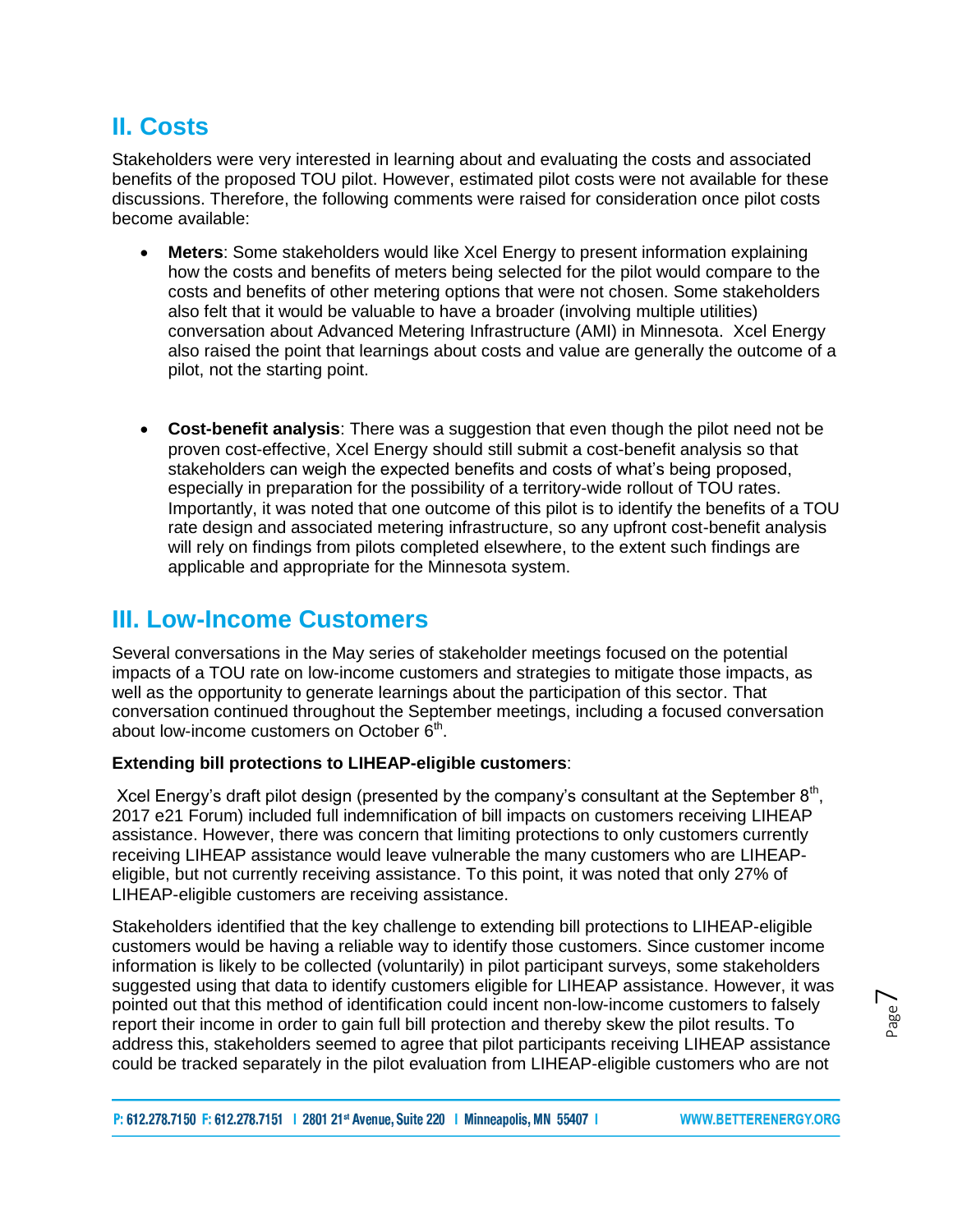receiving assistance. The Company also intends to develop intelligent survey questions around household income information to buttress against gaming. Xcel Energy staff agreed to consider this set of options for inclusion in the pilot design.

#### **Additional comments related to low-income customers:**

- Some stakeholders were interested in specifically measuring the impacts of the super off-peak period on low income customers, to know whether inclusion of such a period causes more adverse bill impacts than a rate design with only a regular off-peak period.
- Stakeholders asked if there are other pilots or studies that have already proven the impact of TOU rates on low-income customers. However, it was noted that it's difficult to draw conclusions from existing pilots and studies because they tend to define "low income" differently.
- It was pointed out that in addition to the bill protection scheme, another way to protect low-income customers from adverse bill impacts would be to conduct targeted outreach in the pilot areas to enroll customers in LIHEAP and energy efficiency assistance programs.

### <span id="page-7-0"></span>**IV. Post-Pilot Planning**

One of the key outcomes from stakeholder discussions in May was a desire from many stakeholders that this pilot should be designed to test and demonstrate the application of TOU rates so that, without pre-judging the outcome of the pilot, they can be eventually expanded to the full Xcel Energy service territory (in other words, if the pilot doesn't achieve its desired results, the intention is to learn from the experience and make changes for a broader roll-out, not to eliminate the option of extending TOU rates to all customers). As a continuation of this discussion, stakeholders provided the following suggestions for a smooth transition at the conclusion of this pilot:

- **Initial filing:** Stakeholders felt it was important for Xcel Energy to include in its initial pilot design something about how the TOU rate will be handled when the pilot ends. It was suggested that this could be as simple as stating that the company will submit another filing before the pilot ends, providing an update on initial findings and proposing a continuation plan, perhaps with additional stakeholder input.
- **Interim reporting**: Stakeholders saw value in Xcel Energy submitting "evaluation filings" -- updates on interim results – while the pilot is in process. For example, Xcel Energy could share summarized results of surveys administered to participants throughout the pilot implementation period. Xcel staff also offered to provide a mid-pilot report, which stakeholders thought was a useful idea. If such a report was produced, stakeholders suggested that Xcel could use the goals and objectives set forth by this group as criteria for evaluation. It was noted that this report need not be a complete evaluation, but rather provide a rough sense of how the pilot is going to enable effective planning of a broader TOU rollout.
- **Bill protection**: Xcel Energy's draft pilot design, as presented at the e21 Forum on September 8<sup>th</sup>, included bill protection in the first year of the pilot for all participants if the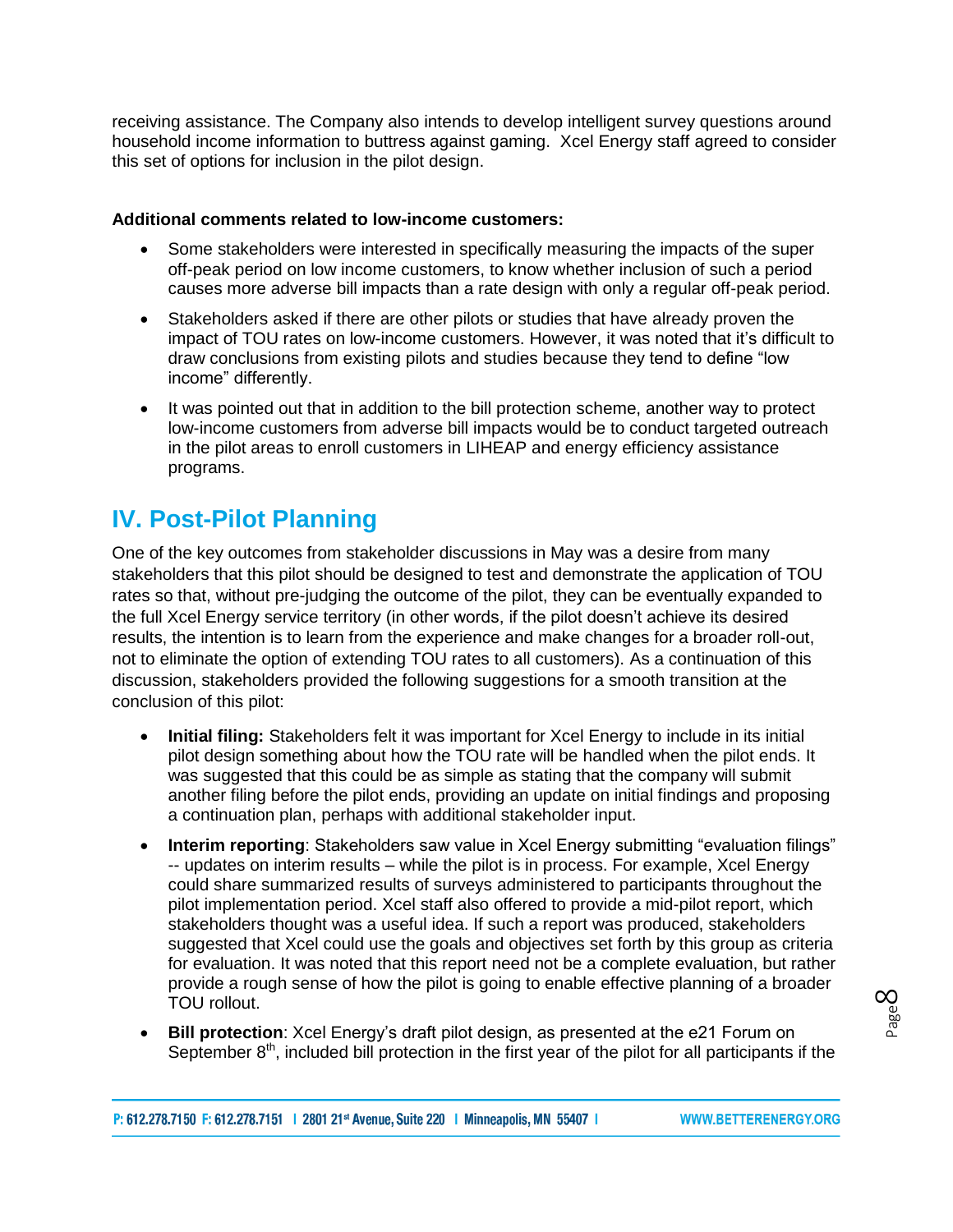sum of their annual electric bills increased by more than 10% due to the TOU rate. Stakeholders suggested that the pilot should evaluate the costs and benefits of this firstyear 10% bill protection scheme to identify whether it would makes sense to apply it when TOU rates are extended to the full service territory.

- **Customer continuation**: Many stakeholders felt that, barring significant failures, customers who participated in the pilot should be allowed to stay on the TOU rate after the pilot ends and until the details of a broader rollout of TOU rates are determined. Some stakeholders would like to see a commitment to this in Xcel Energy's initial filing.
- **Metering costs**: Some stakeholders wanted to understand the characteristics of the current market for TOU rates and the associated metering and IT infrastructure, especially in relation to costs and the timing of implementation. In response, it was noted that the costs of AMI meters are coming down and there are now over 90 Million AMI meters deployed in the United States; however, the other key cost of AMI is labor for IT integration, and labor costs are not going down. These two drivers may have an overall balancing effect on the cost of meter upgrades. It was also noted that current metering technology is becoming obsolete, so there will likely be a need to transition to AMI even without a TOU rate. Importantly, a TOU rate (and other advanced rate options like CPP and PTR) can help to fully leverage the benefits that can outweigh the costs of AMI.

## <span id="page-8-0"></span>**V. Customer Education and Engagement**

Xcel Energy staff presented to stakeholders the likely strategies they'll use to engage and educate pilot participants, which will build on their experience with the Colorado TOU pilot, but will also be customized for unique features of the Minnesota pilot, including the opt-out approach and local customer demographics. Stakeholders raised the following questions and suggestions during this conversation:

- **Costs:**
	- $\circ$  Some stakeholders would like the opportunity to understand the balance of costs and benefits of various customer engagement and education approaches.
	- o Additionally, it was suggested that rather than seeking prescriptive input from stakeholders on customer marketing strategies, Xcel should propose whatever it deems to be a smart and cost-effective pathway to deliver results.
	- $\circ$  Lastly, it was noted that investing significant resources on creating a positive initial experience for customers during the pilot would be beneficial in advance of a broader roll-out of TOU rates (in other words, make a positive first impression among customers).
- **Energy use feedback:**
	- $\circ$  Some stakeholders questioned whether investing in technology to provide customers the ability to view electricity usage on an hourly basis (for example, via an online portal) would be worth the cost. At minimum, stakeholders thought it was important to provide customers some general rules-of-thumb on which specific appliances might provide the best opportunities for shifting their demand.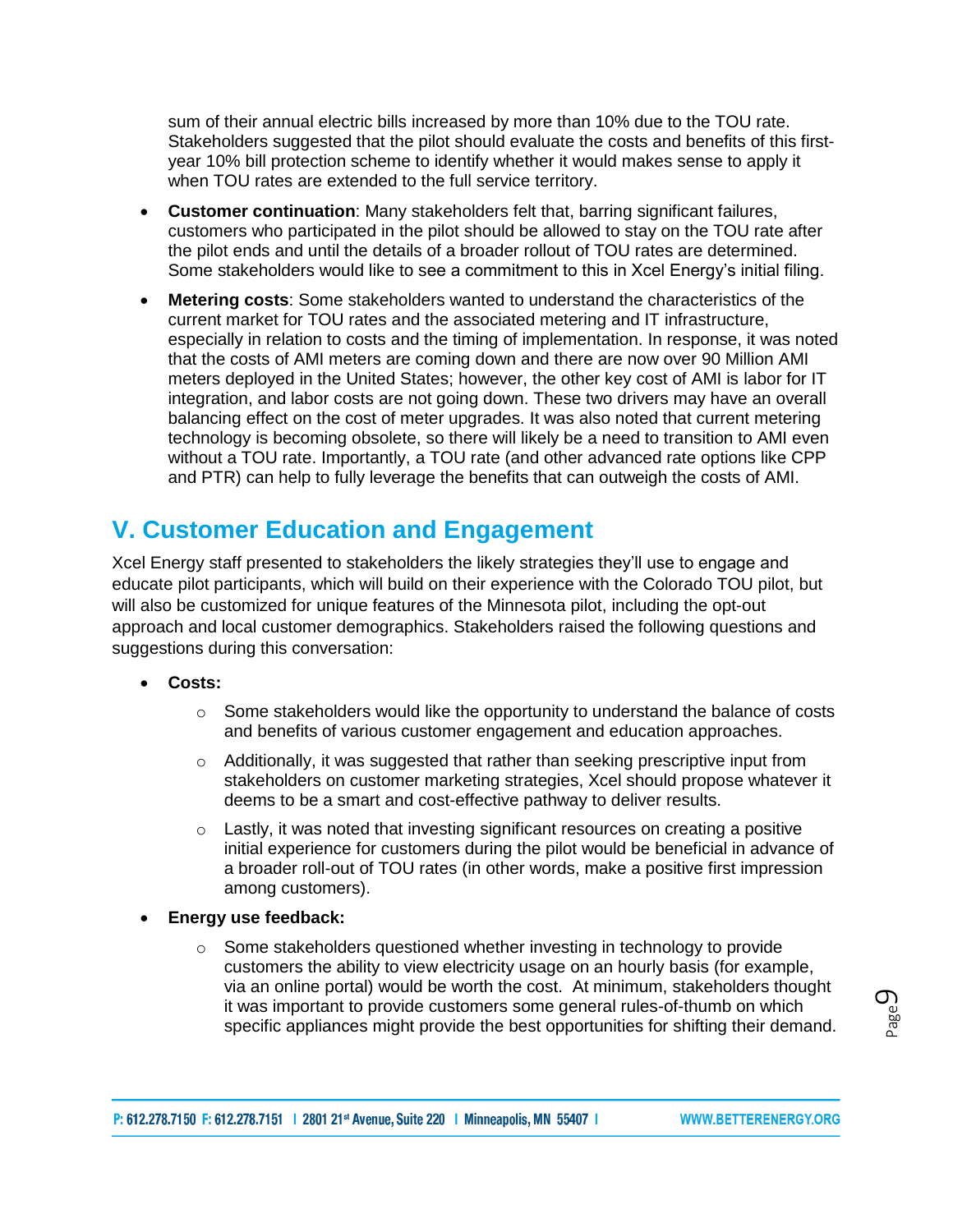- $\circ$  Some stakeholders inquired about how customers will receive information about their electricity usage if they won't be able to do so in real-time. Suggestions to accomplish this included a break-down of electric usage within the daily TOU periods on customer monthly bills and providing monthly reports that compare a customer's usage in one month to that of the previous month (to identify whether they're improving at demand shifting).
- <span id="page-9-0"></span> $\circ$  Stakeholders asked if Xcel Energy's existing mobile app could be used as an education and engagement channel for pilot customers. However, it was noted that this would likely be cost-prohibitive, because it would require Xcel to invest in additional functionality and features that would only be applicable to a small percentage of the customer base. This might make sense though if and when TOU rates are rolled out more broadly.

### **VI. Pilot Design Features**

- **On-Peak Duration**
	- o There was interest from the group in exploring whether the peak period could be shortened, but Xcel's system data showed that if anything, the peak period should be longer. Snap-back (where demand spikes immediately after the peak period ends) was a concern raised and will be studied through the pilot.

#### **Integration of Renewable Energy**

- o During this group's initial meetings in Spring 2017, identifying how a TOU rate could support the integration of more renewables on Xcel's system was a key interest from some stakeholders. In this Fall 2017 series of meetings, Xcel's consultant presented information to show how the TOU rate was designed to support the integration of additional renewables, taking into account projections for increased wind and solar generation through 2024 and 2030 based on Xcel Energy's resource plan. Overall, stakeholders seemed satisfied that this request had been met.
- **Weekend Rate Design**
	- o Summary: Stakeholders were asked by Xcel to give input on two weekend rate designs: 1) a weekend TOU rate that includes the same three pricing levels (peak, off-peak, and super off-peak) as weekdays, 2) a weekend TOU rate that only includes off-peak and super off-peak pricing levels (i.e., the peak period becomes part of the off-peak period). After stakeholder discussion and additional evaluation from Xcel Energy, it became clear that there was not a strong reason to have three pricing levels on the weekend.
	- o Additional info that emerged from Q&A on this topic:
		- **Customers may use slightly more kWh on the weekend than a weekday,** but not substantially more.
		- In terms of customer bill impacts, there might be greater deviation in impacts on individual customers with the three-tier weekend option.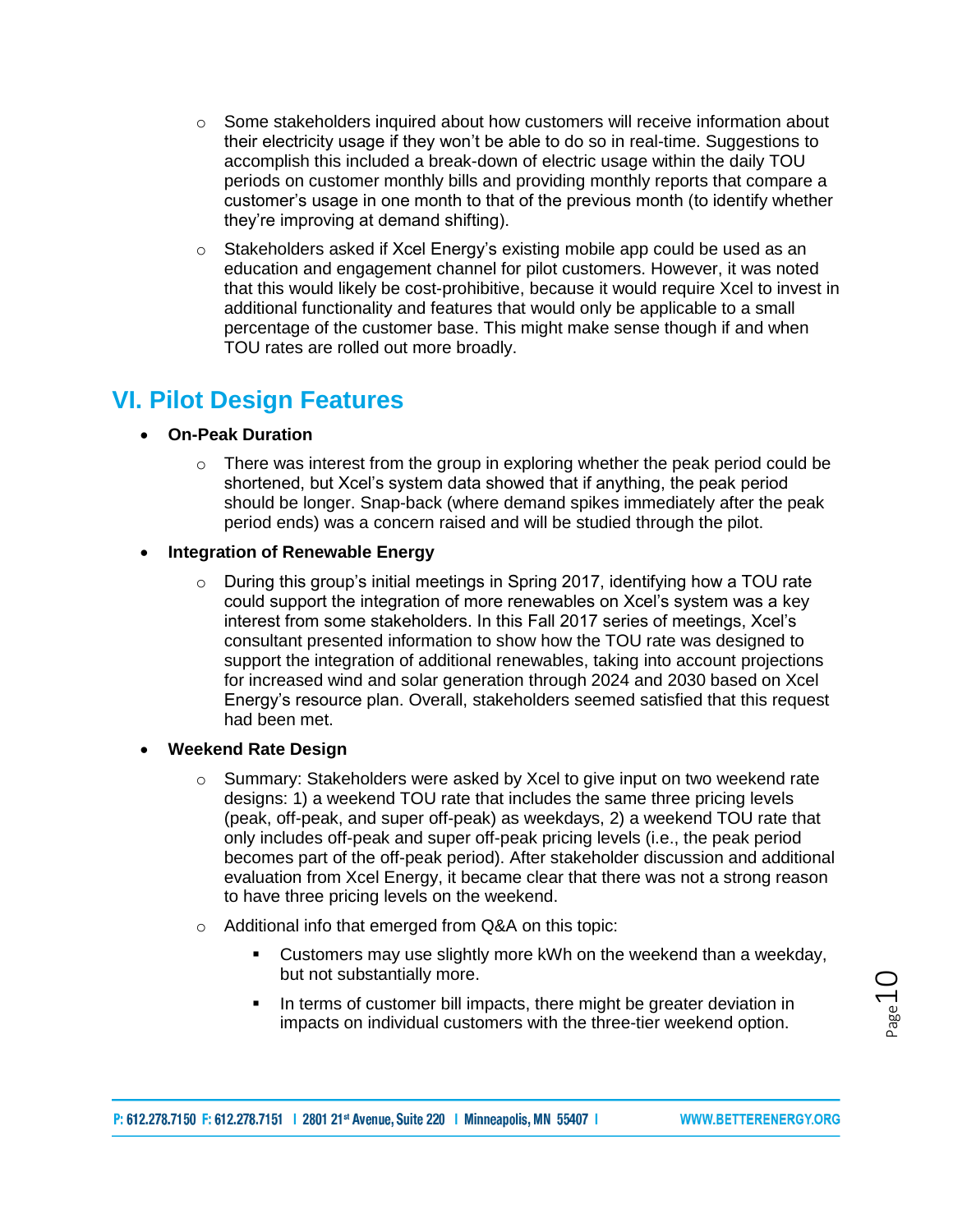- Conceivably the fuel mix would have higher penetration of renewables on the weekend, but that would vary seasonally.
- **Beyond TOU**
	- $\circ$  Summary: Stakeholders discussed the following three different design features that could reduce peak load in addition to the Time of Use rate: Behavioral Demand Response, Peak Time Rebate, and Critical Peak Pricing (see definitions of key terms above). Overall, stakeholders saw value in these options but were also concerned about the increased cost of implementing them. The group did not reach a recommendation on these "beyond TOU" options, though one stakeholder declared that he or she would oppose an opt-out CPP design.
- **Demand Response**
	- $\circ$  There was significant interest from stakeholder in understanding how Xcel Energy is currently using and developing Demand Response technologies, with an eye towards how Demand Response could integrate with a Time of Use rate. At stakeholders' request, Xcel Energy brought in an expert to describe the current status of these technologies and to respond to questions about potential future integrations. Ultimately, however, the topic seemed a better fit for the upcoming Demand Response stakeholder working group meetings.

### <span id="page-10-0"></span>**VII. Pilot Q&A**

Stakeholders had several questions about the pilot that were raised throughout the three meetings. While Xcel Energy's filing addresses many of these items (and since these were asked while the pilot design was in development, some responses may have changed), we thought it may still be helpful to capture the questions considered by stakeholders.

Overall, these questions and answers reflect the need to balance precision and practicality, both for the utility and for customers, which was a key design suggestion raised by this group. These have been categorized for ease of viewing, but otherwise are not presented in any specific order:

#### **Customer Information:**

- 1. Do we know if customers are willing and able to take advantage of a TOU rate?
	- a. Yes, surveying indicates that a significant portion of customers willing to take advantage of TOU pricing.
- 2. What do we know about housing stock and age of appliances in the service areas being looked at for the pilot?
	- a. Xcel Energy doesn't have reliable information on this now, but could get it through surveys during the study.
- 3. Does Xcel have data on whether customers have central A/C? This is a controllable load that may be less common among low-income customers.
	- a. No, but this could be included in a pre-enrollment survey.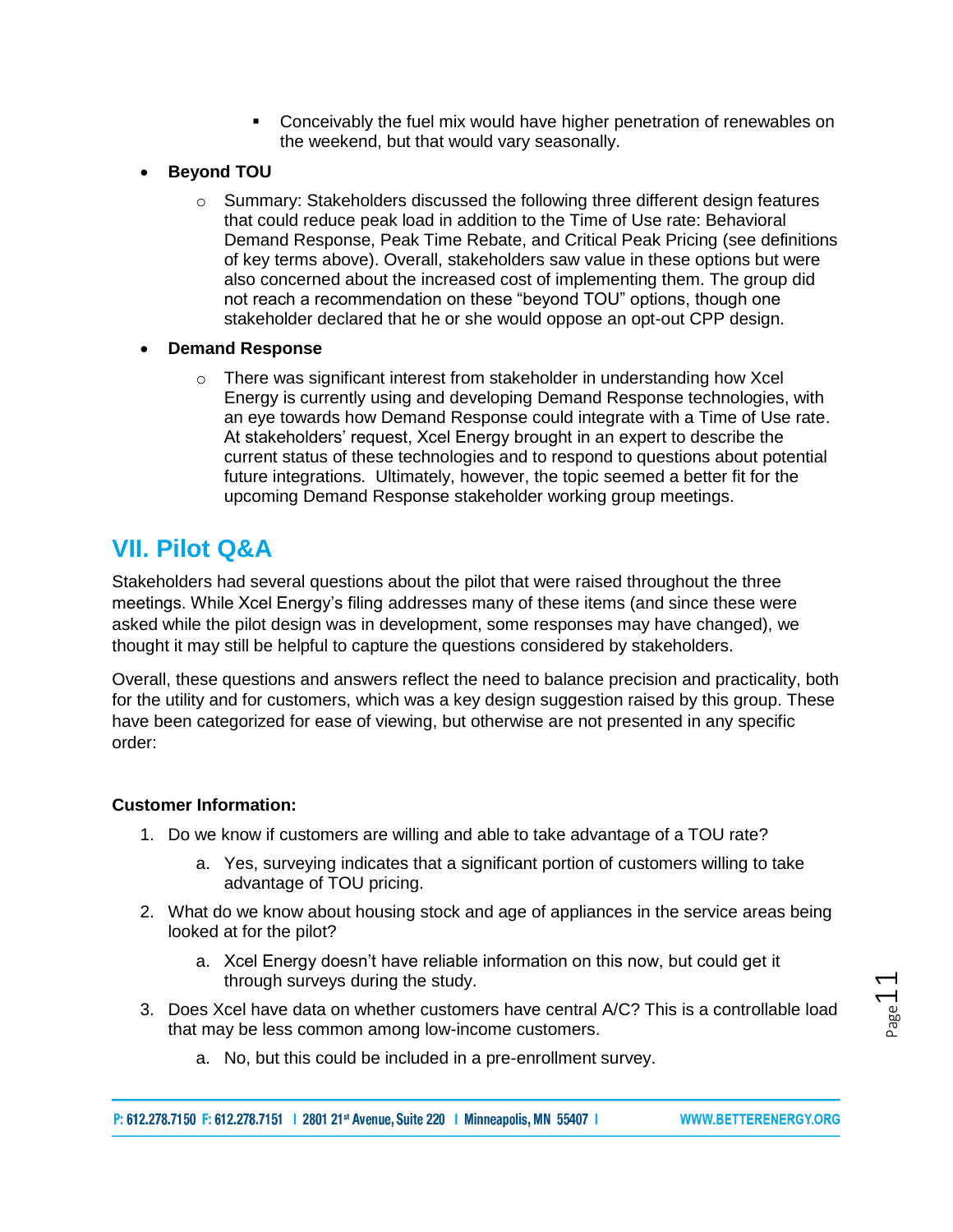#### **Bill Impacts:**

- 4. What are the expected opportunities for savings and bill impacts?
	- a. In general, it's expected that customers will have the opportunity to save, but not have significant bill impacts if they don't change their behavior.
- 5. When would non-low-income customers get refunded if their bill goes up by more than 10%?
	- b. On an annual basis.
- 6. If a customer participating in the pilot falls behind on their electric bill, possibly enough to get disconnected, how will they be treated?
	- c. Some stakeholders felt it would be important to not kick people out of the pilot in this case, as learning about how and why the pilot affected them so drastically is important.

#### **System Impacts:**

- 7. What happens to system load as a result of the TOU rate does it shift, and if so, to when?
	- d. This will be studied as part of this pilot. "Snap-back" (in which demand spikes immediately after the end of the peak time period) is a concern.
- 8. How does this rate design interact with renewables on the system?
	- e. The rate is designed to support the integration of additional renewables.

#### **Rules for Opt-in, Opt-out, Exclusions, and Mobility:**

- 9. Why is Xcel Energy exploring only two locations for the pilot?
	- a. To reduce the study costs. A broader pilot would be more expensive, both for customer engagement and for metering infrastructure.
- 10. Will customers who are not opted into the pilot, but in one of the selected pilot communities and interested in being on the TOU rate, be able to sign up (opt-in) for the TOU rate?
	- f. No, for two main reasons: 1) customers that are part of the pilot will need new meters, so allowing this would add to the cost of the pilot; 2) customers selfselecting into the pilot could skew the pilot results and may be difficult and costly to separate out.
- 11. What sort of opt-out rate do you expect to see?
	- g. In SMUD's pilot, 5% dropped out during the study period and 15-20% moved out of the service territory.
- 12. How will the opt-out process work? For example, can a customer opt-out before the advanced meter is even installed?
	- h. Customers may opt-out at any time.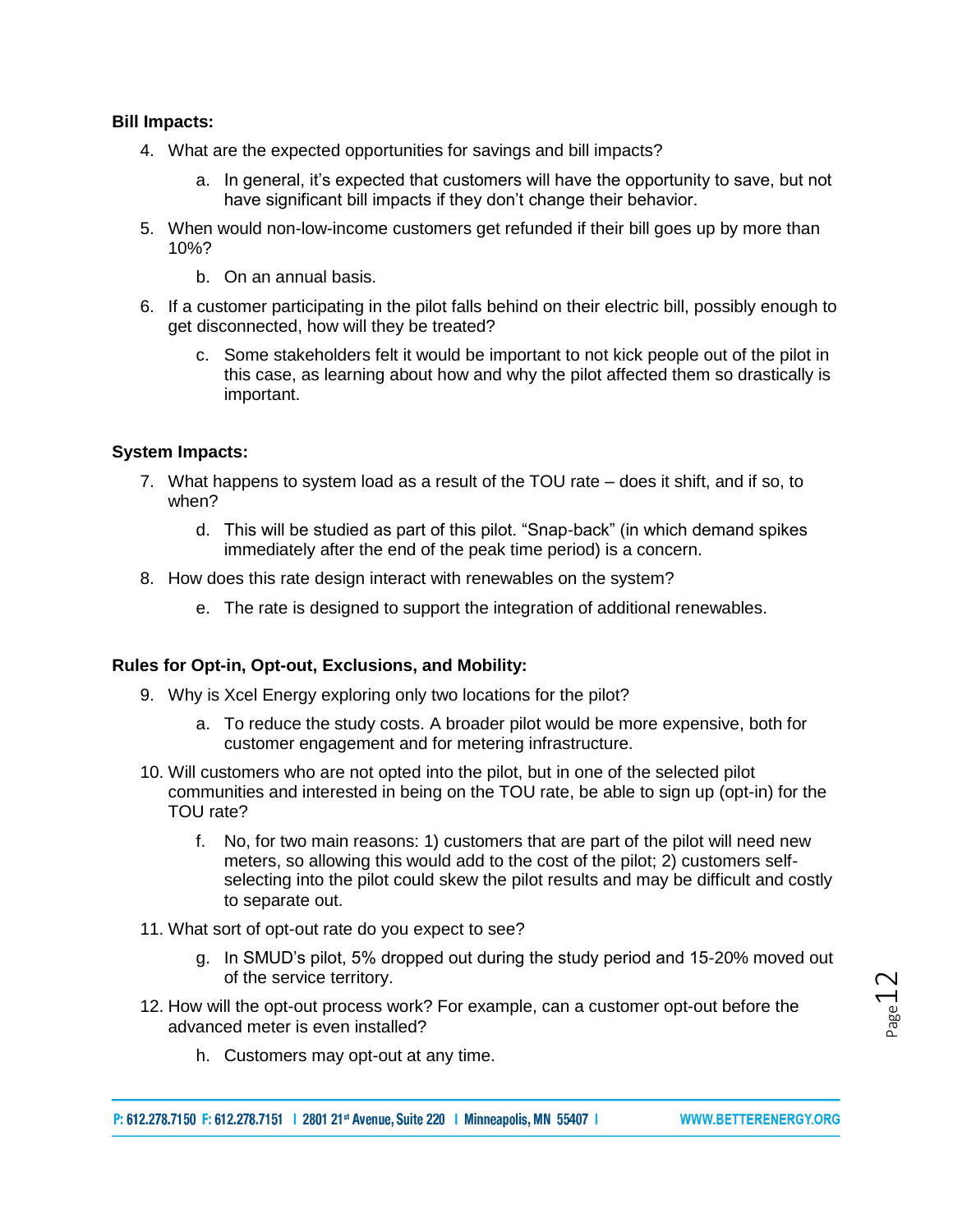- 13. Who will be excluded from the pilot and what reasoning guides the exclusion rules?
	- i. In general, customers that are already on complex rate designs will be excluded as combining two advanced rate designs would be difficult and expensive. Additionally, customers that have invested their own capital in distributed energy technologies are excluded to avoid affecting the expected payback of their investment. Following these criteria, the following groups will not be opted into the pilot, even if they are in the pilot territory:
		- i. Net metering customers, including those with rooftop solar
		- ii. Customers on the electric space heating TOU rate
		- iii. Dual fuel customers
		- iv. Customers on the existing electric vehicle charging TOU rate
- 14. What happens if a pilot participant moves?
	- j. If a customer moves from one residence in the pilot to another residence in the pilot, they'll remain in the pilot. But if a customer moves from a pilot residence to a non-pilot residence, they'll go back to the normal rate.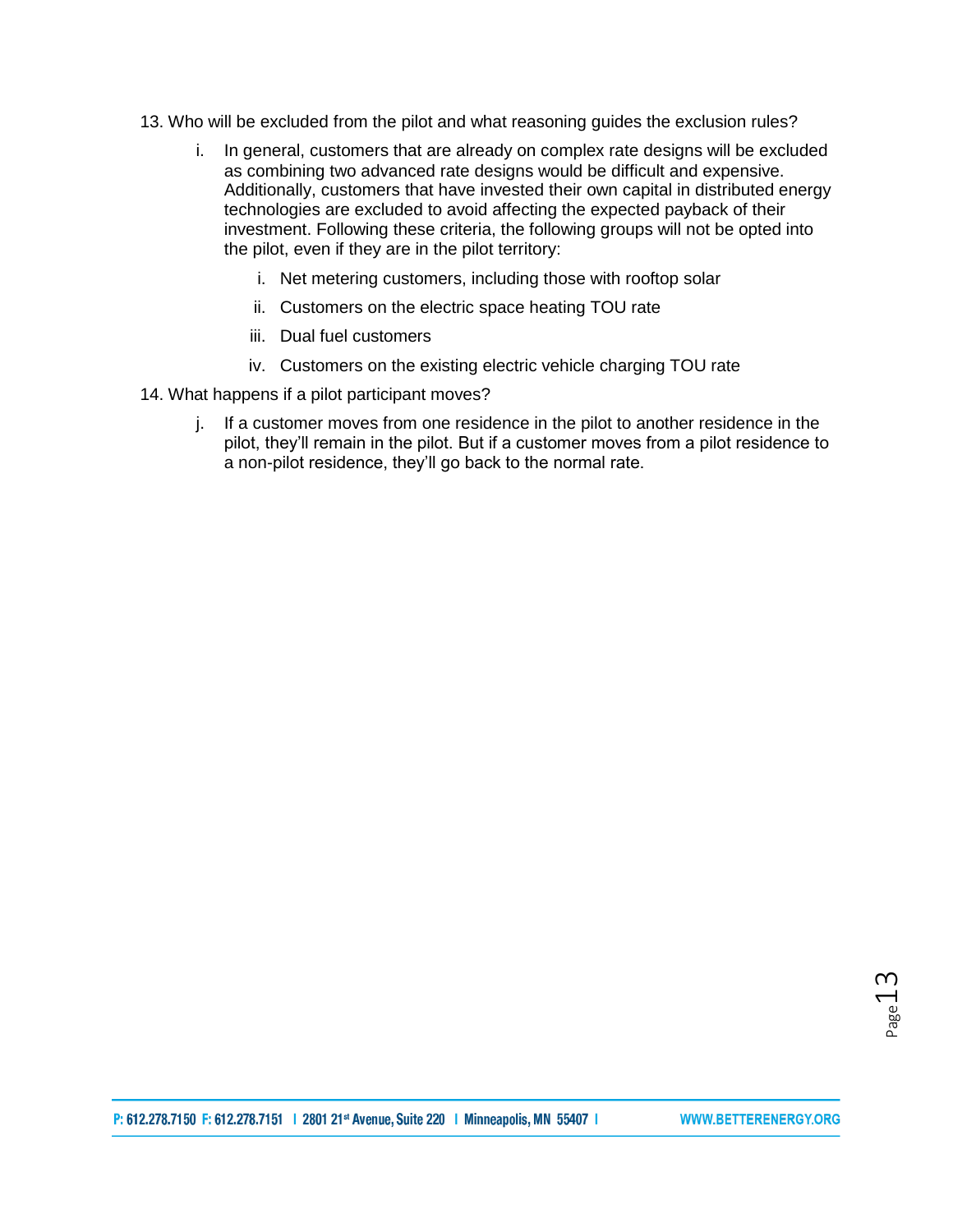### BEFORE THE MINNESOTA DEPARTMENT OF COMMERCE 85 7<sup>th</sup> Place East, Suite 500 St. Paul, Minnesota 55101

### **AFFIDAVIT OF SERVICE**

#### Docket No. E002/M-17-775, E002/M-17-776, and E002/CI-15-662

I, Audrey Partridge, herby certify that on this 5<sup>th</sup> day of February 2018, I served *Notes from* Stakeholder Meetings in the Matter of Xcel's Residential Time of Use Rate Design Pilot on the following persons on the attached Service Lists by:

XX placing such filing in envelopes, properly addressed, and depositing the same in the Post Office at the City of Minneapolis, for delivery by the United States Post Office as directed by said envelopes.

 $XX$  electronic filing

Audrey Partridge 31.2022 **AAV Commission Expires Jan** Subscribed and sworn to before me this 5<sup>th</sup> day for February 2018. Notary Public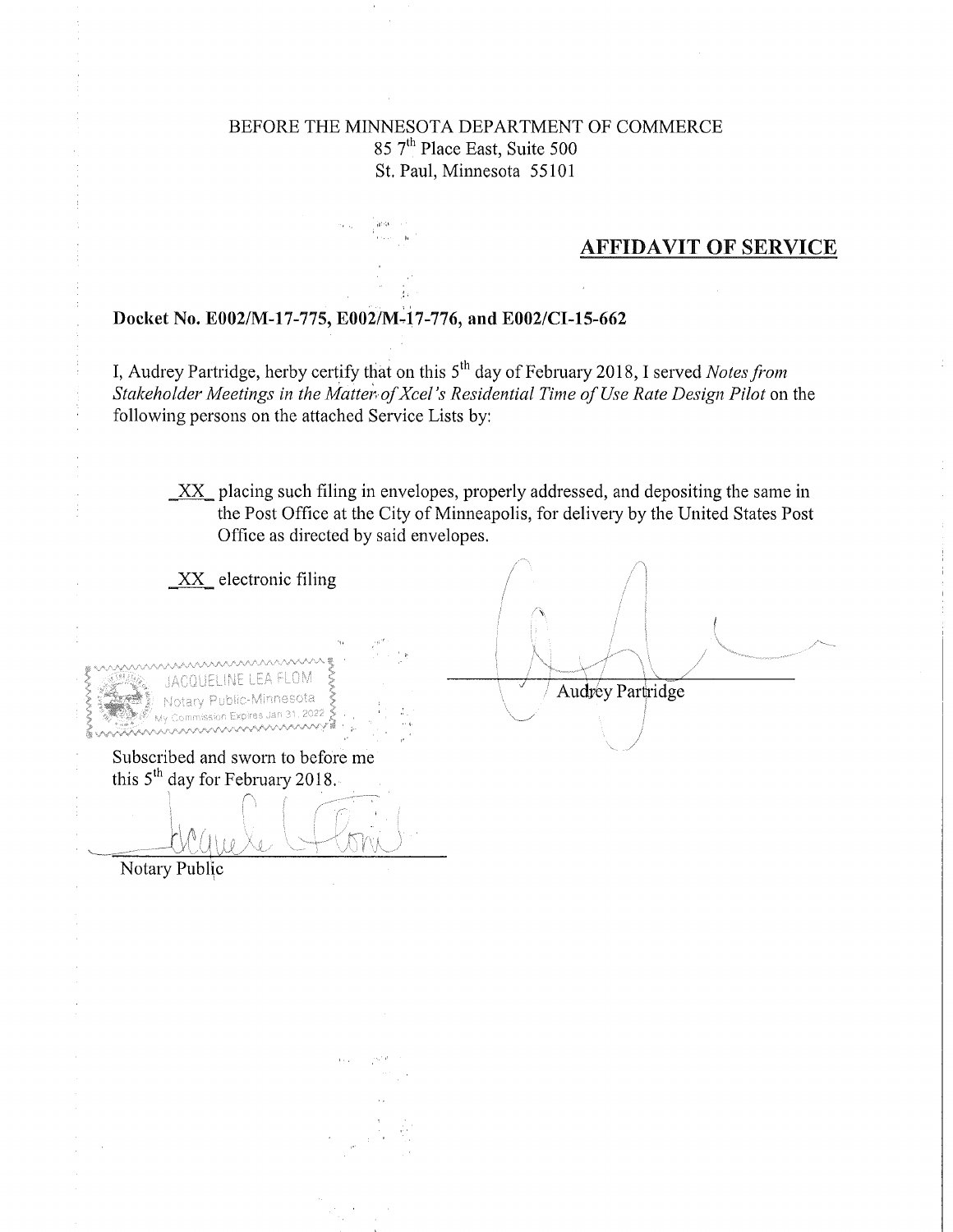| <b>First Name</b> | Last Name | Email                                      | <b>Company Name</b>                                   | Address                                                                             | Delivery Method           | <b>View Trade Secret</b> | Service List Name      |
|-------------------|-----------|--------------------------------------------|-------------------------------------------------------|-------------------------------------------------------------------------------------|---------------------------|--------------------------|------------------------|
| David             | Aafedt    | daafedt@winthrop.com                       | Winthrop & Weinstine, P.A.                            | Suite 3500, 225 South<br><b>Sixth Street</b><br>Minneapolis,<br><b>MN</b>           | <b>Electronic Service</b> | No                       | OFF_SL_17-775_M-17-775 |
|                   |           |                                            |                                                       | 554024629                                                                           |                           |                          |                        |
| Christopher       | Anderson  | canderson@allete.com                       | Minnesota Power                                       | 30 W Superior St<br>Duluth,<br><b>MN</b><br>558022191                               | <b>Electronic Service</b> | No                       | OFF_SL_17-775_M-17-775 |
| Alison C          | Archer    | aarcher@misoenergy.org                     | <b>MISO</b>                                           | 2985 Ames Crossing Rd<br>Eagan,<br><b>MN</b><br>55121                               | Electronic Service        | No                       | OFF_SL_17-775_M-17-775 |
| Mara              | Ascheman  | mara.k.ascheman@xcelen<br>ergy.com         | <b>Xcel Energy</b>                                    | 414 Nicollet Mall FI 5<br>Minneapolis,<br>ΜN<br>55401                               | <b>Electronic Service</b> | No                       | OFF_SL_17-775_M-17-775 |
| Andrew            | Bahn      |                                            | Andrew.Bahn@state.mn.us   Public Utilities Commission | 121 7th Place E., Suite 350 Electronic Service<br>St. Paul,<br><b>MN</b><br>55101   |                           | No                       | OFF_SL_17-775_M-17-775 |
| Ryan              | Barlow    | Ryan.Barlow@ag.state.mn.<br>us             | Office of the Attorney<br>General-RUD                 | 445 Minnesota Street<br>Bremer Tower, Suite 1400<br>St. Paul,<br>Minnesota<br>55101 | <b>Electronic Service</b> | No                       | OFF_SL_17-775_M-17-775 |
| James J.          | Bertrand  | m                                          | james.bertrand@stinson.co Stinson Leonard Street LLP  | 50 S 6th St Ste 2600<br>Minneapolis,<br>MN<br>55402                                 | <b>Electronic Service</b> | No                       | OFF_SL_17-775_M-17-775 |
| Brenda A.         | Bjorklund | brenda.bjorklund@centerp<br>ointenergy.com | CenterPoint Energy                                    | 505 Nicollet Mall<br>Minneapolis,<br>MN<br>55402                                    | <b>Electronic Service</b> | No                       | OFF_SL_17-775_M-17-775 |
| William A.        | Blazar    | bblazar@mnchamber.com                      | Minnesota Chamber Of<br>Commerce                      | <b>Suite 1500</b><br>400 Robert Street North<br>St. Paul,<br>MN<br>55101            | Electronic Service        | No                       | OFF_SL_17-775_M-17-775 |
| James             | Canaday   | james.canaday@ag.state.<br>mn.us           | Office of the Attorney<br>General-RUD                 | <b>Suite 1400</b><br>445 Minnesota St.<br>St. Paul,<br>MN<br>55101                  | <b>Electronic Service</b> | No                       | OFF_SL_17-775_M-17-775 |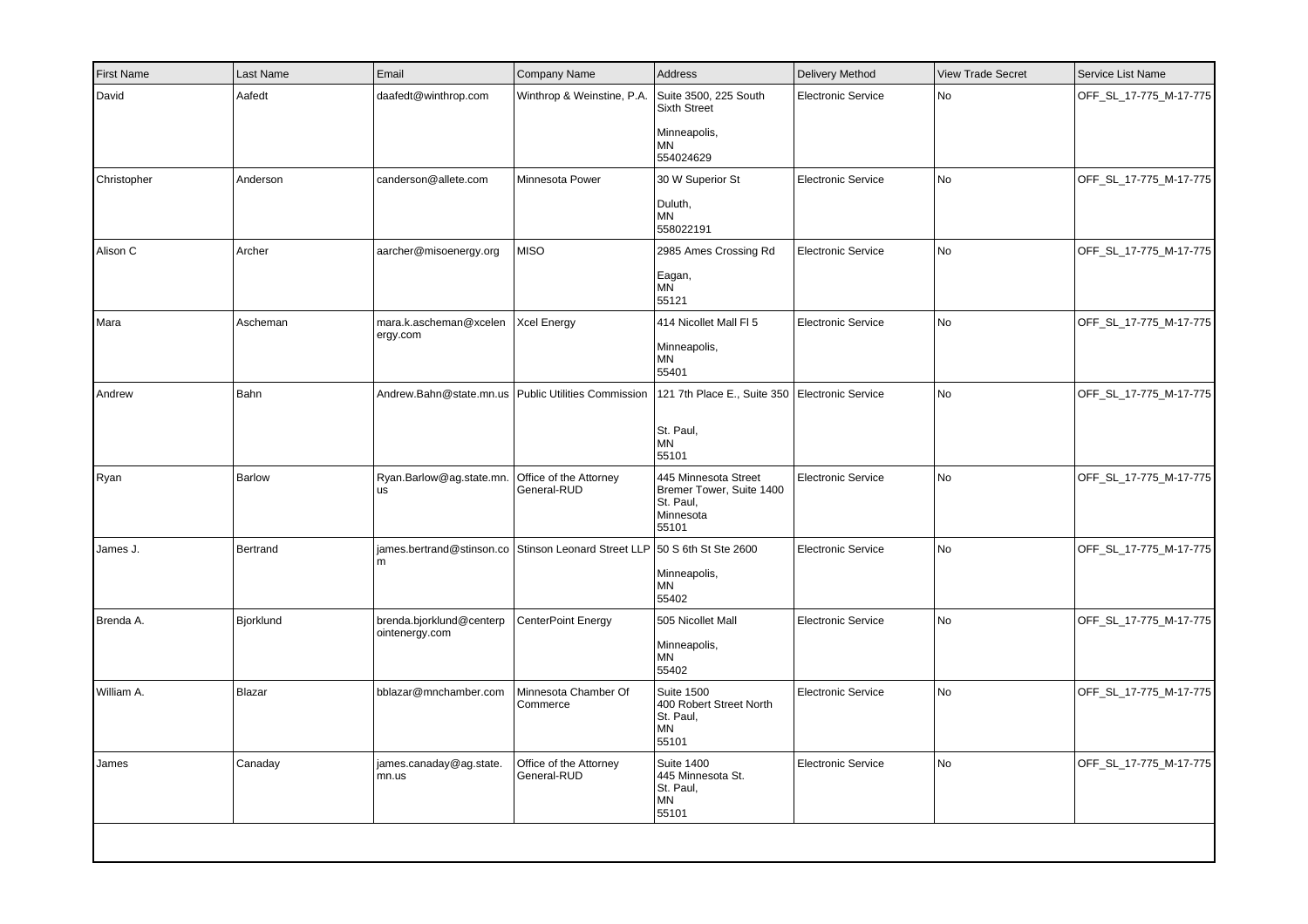| <b>First Name</b> | Last Name          | Email                                                           | Company Name                          | Address                                                                                  | Delivery Method           | <b>View Trade Secret</b> | Service List Name      |
|-------------------|--------------------|-----------------------------------------------------------------|---------------------------------------|------------------------------------------------------------------------------------------|---------------------------|--------------------------|------------------------|
| Jeanne            | Cochran            | Jeanne.Cochran@state.mn<br>.us                                  | Office of Administrative<br>Hearings  | P.O. Box 64620<br>St. Paul,<br><b>MN</b><br>55164-0620                                   | <b>Electronic Service</b> | <b>No</b>                | OFF_SL_17-775_M-17-775 |
| John              | Coffman            | john@johncoffman.net                                            | AARP                                  | 871 Tuxedo Blvd.<br>St, Louis,<br><b>MO</b><br>63119-2044                                | <b>Electronic Service</b> | <b>No</b>                | OFF_SL_17-775_M-17-775 |
| Generic Notice    | Commerce Attorneys | commerce.attorneys@ag.st<br>ate.mn.us                           | Office of the Attorney<br>General-DOC | 445 Minnesota Street Suite<br>1800<br>St. Paul,<br><b>MN</b><br>55101                    | <b>Electronic Service</b> | Yes                      | OFF_SL_17-775_M-17-775 |
| Corey             | Conover            | corey.conover@minneapoli   Minneapolis City Attorney<br>smn.gov |                                       | 350 S. Fifth Street<br>City Hall, Room 210<br>Minneapolis,<br><b>MN</b><br>554022453     | <b>Electronic Service</b> | No                       | OFF_SL_17-775_M-17-775 |
| Carl              | Cronin             | Regulatory.records@xcele<br>nergy.com                           | <b>Xcel Energy</b>                    | 414 Nicollet Mall FL 7<br>Minneapolis,<br>MN<br>554011993                                | <b>Electronic Service</b> | <b>No</b>                | OFF_SL_17-775_M-17-775 |
| Joseph            | Dammel             | joseph.dammel@ag.state.<br>mn.us                                | Office of the Attorney<br>General-RUD | Bremer Tower, Suite 1400<br>445 Minnesota Street<br>St. Paul,<br><b>MN</b><br>55101-2131 | <b>Electronic Service</b> | <b>No</b>                | OFF_SL_17-775_M-17-775 |
| James             | Denniston          | james.r.denniston@xcelen<br>ergy.com                            | Xcel Energy Services, Inc.            | 414 Nicollet Mall, Fifth<br>Floor<br>Minneapolis,<br>MN<br>55401                         | <b>Electronic Service</b> | <b>No</b>                | OFF_SL_17-775_M-17-775 |
| lan               | Dobson             | residential.utilities@ag.stat<br>e.mn.us                        | Office of the Attorney<br>General-RUD | 1400 BRM Tower<br>445 Minnesota St<br>St. Paul,<br><b>MN</b><br>551012130                | <b>Electronic Service</b> | Yes                      | OFF_SL_17-775_M-17-775 |
| John              | Farrell            | jfarrell@ilsr.org                                               | Institute for Local Self-<br>Reliance | 1313 5th St SE #303<br>Minneapolis,<br><b>MN</b><br>55414                                | <b>Electronic Service</b> | <b>No</b>                | OFF_SL_17-775_M-17-775 |
|                   |                    |                                                                 |                                       |                                                                                          |                           |                          |                        |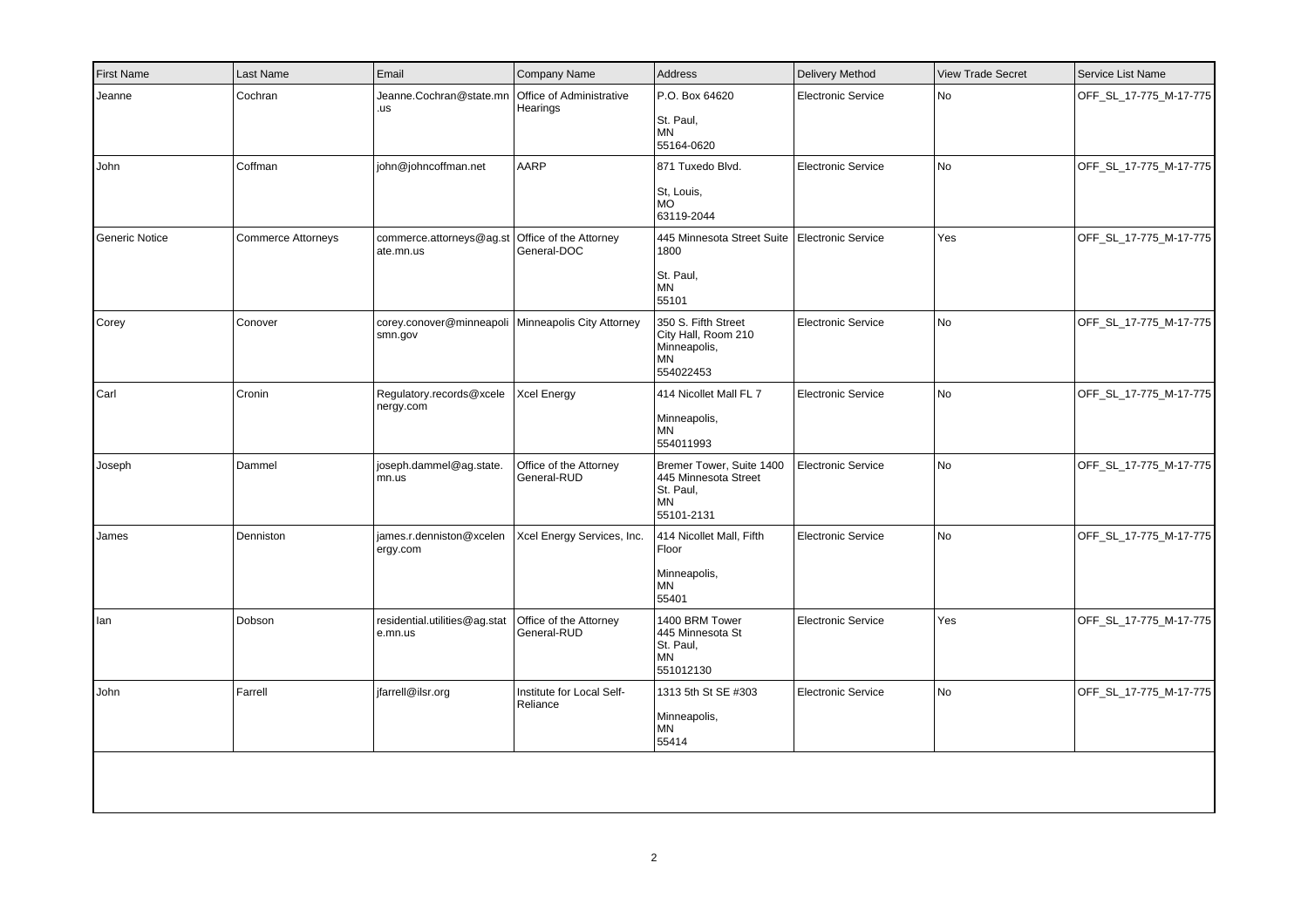| sharon.ferguson@state.mn Department of Commerce<br>.us<br>Stephen.E.Fogel@XcelEne   Xcel Energy Services, Inc. |                                               | 85 7th Place E Ste 280<br>Saint Paul,<br>MN<br>551012198                         | <b>Electronic Service</b> | <b>No</b> | OFF SL 17-775 M-17-775 |
|----------------------------------------------------------------------------------------------------------------|-----------------------------------------------|----------------------------------------------------------------------------------|---------------------------|-----------|------------------------|
|                                                                                                                |                                               |                                                                                  |                           |           |                        |
| rgy.com                                                                                                        |                                               | 816 Congress Ave, Suite<br>1650<br>Austin,<br>TX<br>78701                        | <b>Electronic Service</b> | No        | OFF_SL_17-775_M-17-775 |
| edward.garvey@AESLcons   AESL Consulting<br>ulting.com                                                         |                                               | 32 Lawton St<br>Saint Paul,<br><b>MN</b><br>55102-2617                           | <b>Electronic Service</b> | No        | OFF_SL_17-775_M-17-775 |
| Janet.gonzalez@state.mn.<br><b>us</b>                                                                          | Public Utilities Commission                   | Suite 350<br>121 7th Place East<br>St. Paul.<br><b>MN</b><br>55101               | Electronic Service        | No        | OFF_SL_17-775_M-17-775 |
| kimberly.hellwig@stoel.co<br>l m                                                                               | <b>Stoel Rives LLP</b>                        | 33 South Sixth Street<br><b>Suite 4200</b><br>Minneapolis,<br><b>MN</b><br>55402 | <b>Electronic Service</b> | No        | OFF_SL_17-775_M-17-775 |
| il23@mtn.org                                                                                                   | Local Union 23, I.B.E.W.                      | 932 Payne Avenue<br>St. Paul,<br>MN<br>55130                                     | <b>Electronic Service</b> | No        | OFF_SL_17-775_M-17-775 |
| jjazynka@energyfreedomc<br>oalition.com                                                                        | <b>Energy Freedom Coalition</b><br>of America | 101 Constitution Ave NW<br>Ste 525 East<br>Washington,<br>DC<br>20001            | <b>Electronic Service</b> | No        | OFF_SL_17-775_M-17-775 |
| aj@jenkinsatlaw.com                                                                                            | Jenkins at Law                                | 2265 Roswell Road<br>Suite 100<br>Marietta,<br>GA<br>30062                       | <b>Electronic Service</b> | No        | OFF_SL_17-775_M-17-775 |
| linda.s.jensen@ag.state.m<br>n.us                                                                              | Office of the Attorney<br>General-DOC         | 1800 BRM Tower 445<br>Minnesota Street<br>St. Paul,<br><b>MN</b><br>551012134    | <b>Electronic Service</b> | No        | OFF_SL_17-775_M-17-775 |
|                                                                                                                |                                               |                                                                                  |                           |           |                        |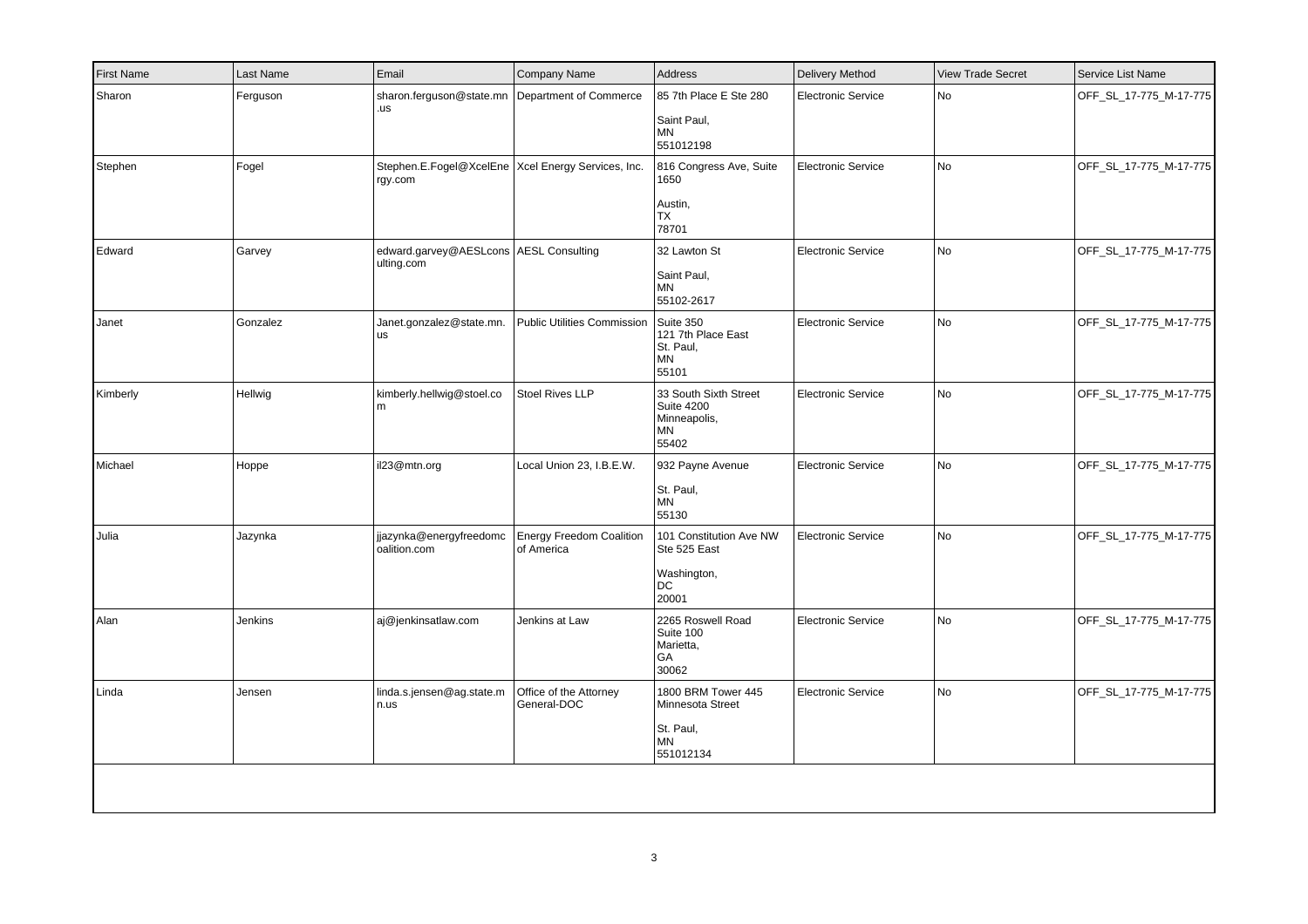| <b>First Name</b> | Last Name        | Email                                                | <b>Company Name</b>                     | Address                                                                             | <b>Delivery Method</b>    | <b>View Trade Secret</b> | Service List Name      |
|-------------------|------------------|------------------------------------------------------|-----------------------------------------|-------------------------------------------------------------------------------------|---------------------------|--------------------------|------------------------|
| Richard           | Johnson          | Rick.Johnson@lawmoss.co Moss & Barnett<br>m          |                                         | 150 S. 5th Street<br><b>Suite 1200</b><br>Minneapolis,<br>ΜN<br>55402               | <b>Electronic Service</b> | No                       | OFF_SL_17-775_M-17-775 |
| Sarah             | Johnson Phillips | sarah.phillips@stoel.com                             | <b>Stoel Rives LLP</b>                  | 33 South Sixth Street<br><b>Suite 4200</b><br>Minneapolis,<br>MN<br>55402           | <b>Electronic Service</b> | No                       | OFF_SL_17-775_M-17-775 |
| Dan               | Juhl             | djuhl@juhlenergy.com                                 | Juhl Energy Inc.                        | 1502 17th St SE<br>Pipestone,<br><b>MN</b><br>56164                                 | <b>Electronic Service</b> | No                       | OFF_SL_17-775_M-17-775 |
| Mark J.           | Kaufman          | mkaufman@ibewlocal949.o   IBEW Local Union 949<br>rg |                                         | 12908 Nicollet Avenue<br>South<br>Burnsville,<br><b>MN</b><br>55337                 | <b>Electronic Service</b> | <b>No</b>                | OFF_SL_17-775_M-17-775 |
| Thomas            | Koehler          | TGK@IBEW160.org                                      | Local Union #160, IBEW                  | 2909 Anthony Ln<br>St Anthony Village,<br>MN<br>55418-3238                          | <b>Electronic Service</b> | No                       | OFF_SL_17-775_M-17-775 |
| Michael           | Krikava          | mkrikava@briggs.com                                  | Briggs And Morgan, P.A.                 | 2200 IDS Center<br>80 S 8th St<br>Minneapolis,<br>MN<br>55402                       | <b>Electronic Service</b> | No                       | OFF_SL_17-775_M-17-775 |
| Douglas           | Larson           | dlarson@dakotaelectric.co<br>m                       | Dakota Electric Association             | 4300 220th St W<br>Farmington,<br>MN<br>55024                                       | <b>Electronic Service</b> | No                       | OFF_SL_17-775_M-17-775 |
| Peder             | Larson           | plarson@larkinhoffman.co<br>m                        | Larkin Hoffman Daly &<br>Lindgren, Ltd. | 8300 Norman Center Drive<br><b>Suite 1000</b><br>Bloomington,<br>ΜN<br>55437        | <b>Electronic Service</b> | No                       | OFF_SL_17-775_M-17-775 |
| Paula             | Maccabee         | Pmaccabee@justchangela<br>w.com                      | Just Change Law Offices                 | 1961 Selby Ave<br>Saint Paul,<br>ΜN<br>55104                                        | <b>Electronic Service</b> | No                       | OFF_SL_17-775_M-17-775 |
| Peter             | Madsen           | peter.madsen@ag.state.m<br>n.us                      | Office of the Attorney<br>General-DOC   | Bremer Tower, Suite 1800<br>445 Minnesota Street<br>St. Paul,<br>Minnesota<br>55101 | <b>Electronic Service</b> | No                       | OFF_SL_17-775_M-17-775 |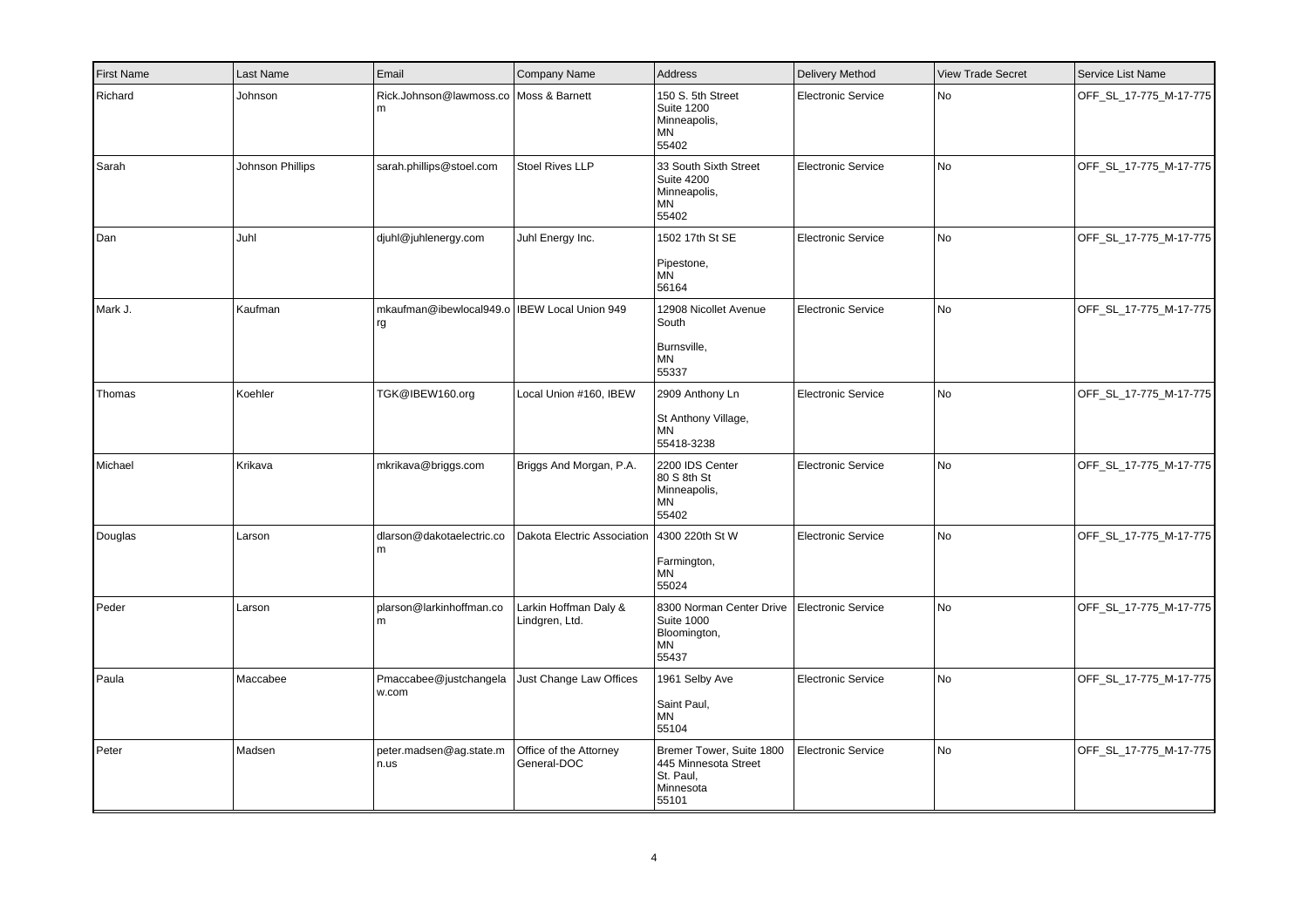| <b>First Name</b> | Last Name    | Email                                                  | Company Name                                               | Address                                                                                 | <b>Delivery Method</b>    | <b>View Trade Secret</b> | Service List Name      |
|-------------------|--------------|--------------------------------------------------------|------------------------------------------------------------|-----------------------------------------------------------------------------------------|---------------------------|--------------------------|------------------------|
| Kavita            | Maini        | kmaini@wi.rr.com                                       | <b>KM Energy Consulting LLC</b>                            | 961 N Lost Woods Rd<br>Oconomowoc,<br>WI                                                | <b>Electronic Service</b> | No                       | OFF_SL_17-775_M-17-775 |
|                   |              |                                                        |                                                            | 53066                                                                                   |                           |                          |                        |
| Pam               | Marshall     | pam@energycents.org                                    | <b>Energy CENTS Coalition</b>                              | 823 7th St E<br>St. Paul,<br>MN<br>55106                                                | <b>Electronic Service</b> | No                       | OFF_SL_17-775_M-17-775 |
| Mary              | Martinka     | mary.a.martinka@xcelener   Xcel Energy Inc<br>gy.com   |                                                            | 414 Nicollet Mall<br>7th Floor<br>Minneapolis,<br>ΜN<br>55401                           | <b>Electronic Service</b> | Yes                      | OFF_SL_17-775_M-17-775 |
| Brian             | Meloy        | brian.meloy@stinson.com                                | Stinson, Leonard, Street<br><b>LLP</b>                     | 50 S 6th St Ste 2600<br>Minneapolis,<br>ΜN<br>55402                                     | <b>Electronic Service</b> | <b>No</b>                | OFF_SL_17-775_M-17-775 |
| Joseph            | Meyer        | joseph.meyer@ag.state.mn Office of the Attorney<br>.us | General-RUD                                                | Bremer Tower, Suite 1400<br>445 Minnesota Street<br>St Paul,<br><b>MN</b><br>55101-2131 | <b>Electronic Service</b> | No                       | OFF_SL_17-775_M-17-775 |
| David             | Moeller      | dmoeller@allete.com                                    | Minnesota Power                                            | 30 W Superior St<br>Duluth,<br>ΜN<br>558022093                                          | <b>Electronic Service</b> | <b>No</b>                | OFF_SL_17-775_M-17-775 |
| Andrew            | Moratzka     | andrew.moratzka@stoel.co Stoel Rives LLP<br>m          |                                                            | 33 South Sixth St Ste 4200<br>Minneapolis,<br>ΜN<br>55402                               | <b>Electronic Service</b> | No                       | OFF_SL_17-775_M-17-775 |
| David             | <b>Niles</b> | david.niles@avantenergy.c<br>om                        | Minnesota Municipal Power 220 South Sixth Street<br>Agency | <b>Suite 1300</b><br>Minneapolis,<br>Minnesota<br>55402                                 | <b>Electronic Service</b> | N <sub>o</sub>           | OFF_SL_17-775_M-17-775 |
| Will              | Nissen       | nissen@fresh-energy.org                                | Fresh Energy                                               | 408 St. Peter Street Ste<br>220<br>Saint Paul,<br><b>MN</b><br>55102                    | <b>Electronic Service</b> | No                       | OFF_SL_17-775_M-17-775 |
| Carol A.          | Overland     | overland@legalectric.org                               | Legalectric - Overland Law   1110 West Avenue<br>Office    | Red Wing,<br>ΜN<br>55066                                                                | <b>Electronic Service</b> | No                       | OFF_SL_17-775_M-17-775 |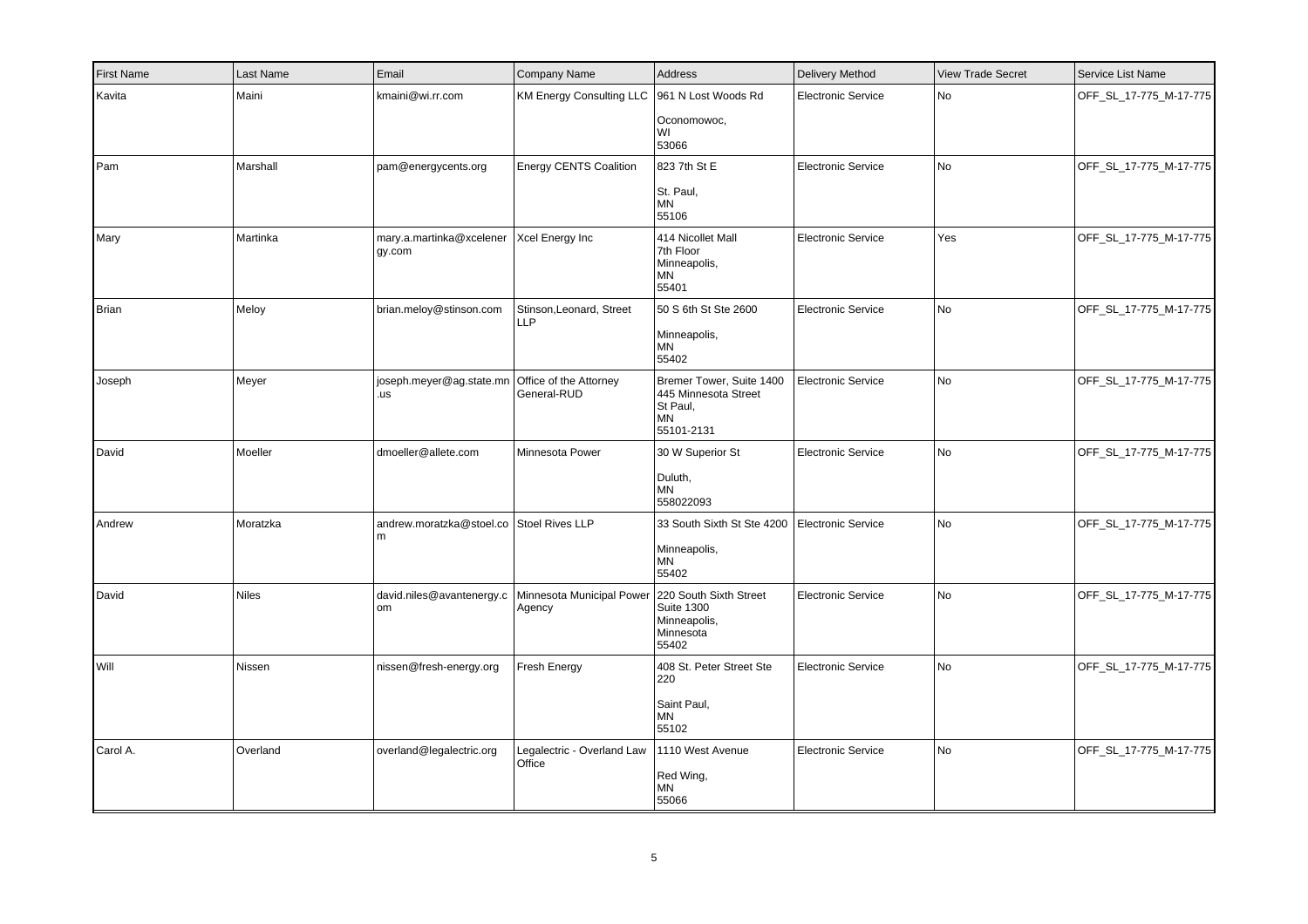| <b>First Name</b> | Last Name      | Email                                                           | Company Name                                          | Address                                                                                   | <b>Delivery Method</b>    | <b>View Trade Secret</b> | Service List Name      |
|-------------------|----------------|-----------------------------------------------------------------|-------------------------------------------------------|-------------------------------------------------------------------------------------------|---------------------------|--------------------------|------------------------|
| Jeff              | Oxley          | jeff.oxley@state.mn.us                                          | Office of Administrative<br>Hearings                  | 600 North Robert Street<br>St. Paul,<br><b>MN</b><br>55101                                | <b>Electronic Service</b> | <b>No</b>                | OFF SL 17-775 M-17-775 |
| Kevin             | Reuther        | kreuther@mncenter.org                                           | <b>MN Center for</b><br><b>Environmental Advocacy</b> | 26 E Exchange St, Ste 206<br>St. Paul,<br><b>MN</b><br>551011667                          | <b>Electronic Service</b> | <b>No</b>                | OFF_SL_17-775_M-17-775 |
| Richard           | Savelkoul      | rsavelkoul@martinsquires.c Martin & Squires, P.A.<br>om         |                                                       | 332 Minnesota Street Ste<br>W2750<br>St. Paul,<br><b>MN</b><br>55101                      | <b>Electronic Service</b> | <b>No</b>                | OFF_SL_17-775_M-17-775 |
| Inga              | Schuchard      | ischuchard@larkinhoffman. Larkin Hoffman<br>com                 |                                                       | 8300 Norman Center Drive<br><b>Suite 1000</b><br>Minneapolis,<br><b>MN</b><br>55437       | <b>Electronic Service</b> | <b>No</b>                | OFF_SL_17-775_M-17-775 |
| Janet             | Shaddix Elling | shaddix@janetshaddix.co<br>m                                    | Shaddix And Associates                                | 7400 Lyndale Ave S Ste<br>190<br>Richfield,<br><b>MN</b><br>55423                         | <b>Electronic Service</b> | Yes                      | OFF_SL_17-775_M-17-775 |
| Zeviel            | Simpser        | zsimpser@briggs.com                                             | Briggs and Morgan PA                                  | 2200 IDS Center80 South<br><b>Eighth Street</b><br>Minneapolis,<br><b>MN</b><br>554022157 | <b>Electronic Service</b> | No                       | OFF_SL_17-775_M-17-775 |
| Ken               | Smith          | ken.smith@districtenergy.c District Energy St. Paul Inc.<br>lom |                                                       | 76 W Kellogg Blvd<br>St. Paul,<br><b>MN</b><br>55102                                      | <b>Electronic Service</b> | <b>No</b>                | OFF_SL_17-775_M-17-775 |
| Peggy             | Sorum          | peggy.sorum@centerpointe CenterPoint Energy<br>nergy.com        |                                                       | 505 Nicollet Mall<br>Minneapolis,<br><b>MN</b><br>55402                                   | <b>Electronic Service</b> | No                       | OFF_SL_17-775_M-17-775 |
| Byron E.          | <b>Starns</b>  | byron.starns@stinson.com                                        | Stinson Leonard Street LLP 50 S 6th St Ste 2600       | Minneapolis,<br><b>MN</b><br>55402                                                        | <b>Electronic Service</b> | No                       | OFF_SL_17-775_M-17-775 |
|                   |                |                                                                 |                                                       |                                                                                           |                           |                          |                        |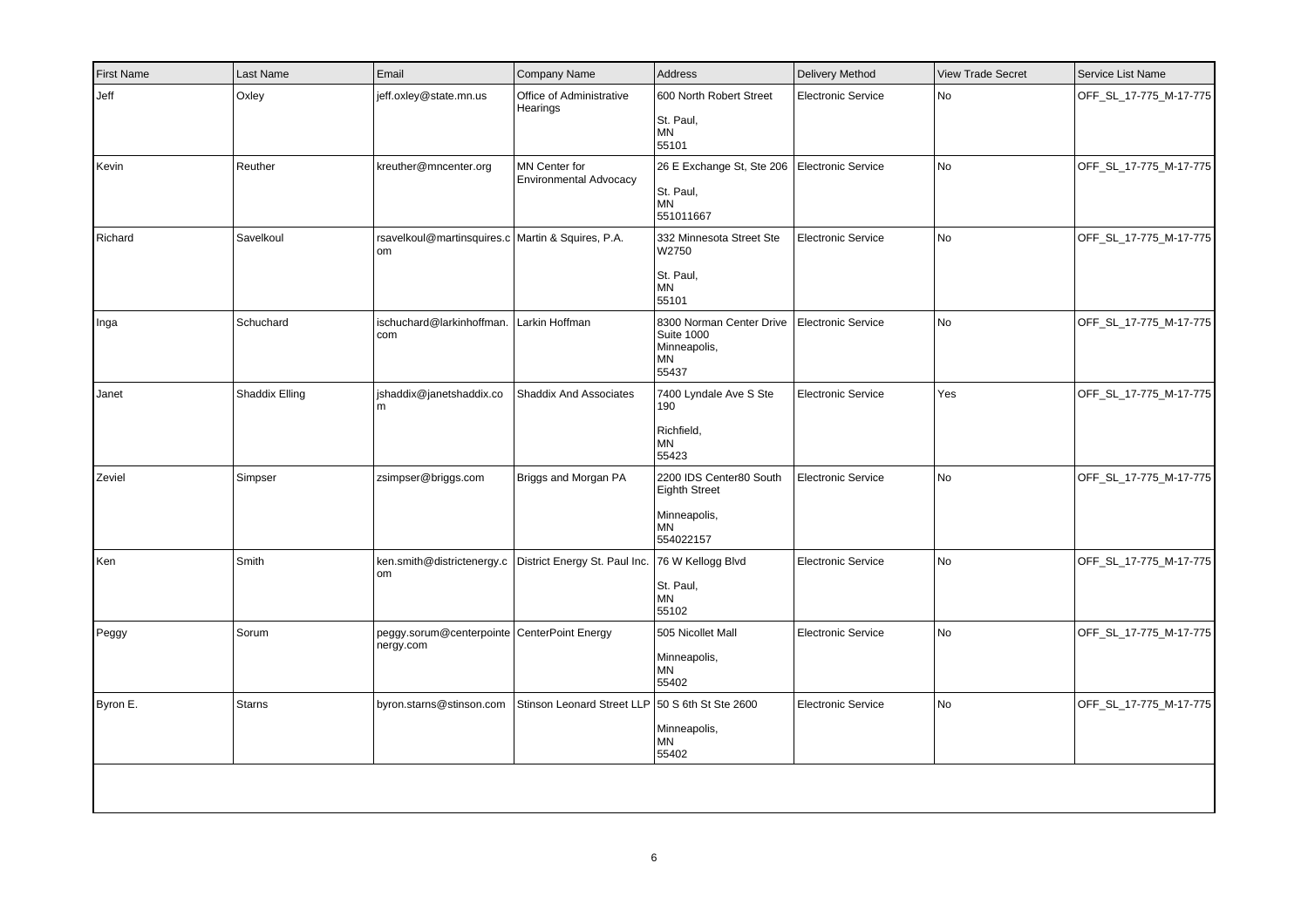| <b>First Name</b> | Last Name | Email                                                         | Company Name                                              | Address                                                                                     | Delivery Method           | <b>View Trade Secret</b> | Service List Name      |
|-------------------|-----------|---------------------------------------------------------------|-----------------------------------------------------------|---------------------------------------------------------------------------------------------|---------------------------|--------------------------|------------------------|
| James M.          | Strommen  | istrommen@kennedy-<br>graven.com                              | Kennedy & Graven,<br>Chartered                            | 470 U.S. Bank Plaza<br>200 South Sixth Street<br>Minneapolis,<br>MN<br>55402                | <b>Electronic Service</b> | No                       | OFF_SL_17-775_M-17-775 |
| Eric              | Swanson   | eswanson@winthrop.com                                         | Winthrop & Weinstine                                      | 225 S 6th St Ste 3500<br>Capella Tower<br>Minneapolis,<br><b>MN</b><br>554024629            | <b>Electronic Service</b> | No                       | OFF_SL_17-775_M-17-775 |
| Lisa              | Veith     | lisa.veith@ci.stpaul.mn.us                                    | City of St. Paul                                          | 400 City Hall and<br>Courthouse<br>15 West Kellogg Blvd.<br>St. Paul,<br><b>MN</b><br>55102 | <b>Electronic Service</b> | No                       | OFF_SL_17-775_M-17-775 |
| Samantha          | Williams  | swilliams@nrdc.org                                            | Natural Resources Defense   20 N. Wacker Drive<br>Council | Ste 1600<br>Chicago,<br>IL.<br>60606                                                        | <b>Electronic Service</b> | No                       | OFF_SL_17-775_M-17-775 |
| Joseph            | Windler   | windler@winthrop.com                                          | Winthrop & Weinstine                                      | 225 South Sixth Street,<br><b>Suite 3500</b><br>Minneapolis,<br><b>MN</b><br>55402          | <b>Electronic Service</b> | No                       | OFF_SL_17-775_M-17-775 |
| Cam               | Winton    | cwinton@mnchamber.com                                         | Minnesota Chamber of<br>Commerce                          | 400 Robert Street North<br><b>Suite 1500</b><br>St. Paul,<br>Minnesota<br>55101             | <b>Electronic Service</b> | No                       | OFF_SL_17-775_M-17-775 |
| Daniel P          | Wolf      | dan.wolf@state.mn.us                                          | <b>Public Utilities Commission</b>                        | 121 7th Place East<br>Suite 350<br>St. Paul,<br><b>MN</b><br>551012147                      | <b>Electronic Service</b> | Yes                      | OFF_SL_17-775_M-17-775 |
| Jeff              | Zethmayr  | izethmayr@citizensutilitybo Citizens Utility Board<br>ard.org |                                                           | 309 W. Washington, Ste<br>800<br>Chicago,<br>IL.<br>60606                                   | <b>Electronic Service</b> | No                       | OFF_SL_17-775_M-17-775 |
| Patrick           | Zomer     | Patrick.Zomer@lawmoss.c<br>lom                                | Moss & Barnett a<br>Professional Association              | 150 S. 5th Street, #1200<br>Minneapolis,<br><b>MN</b><br>55402                              | <b>Electronic Service</b> | No                       | OFF_SL_17-775_M-17-775 |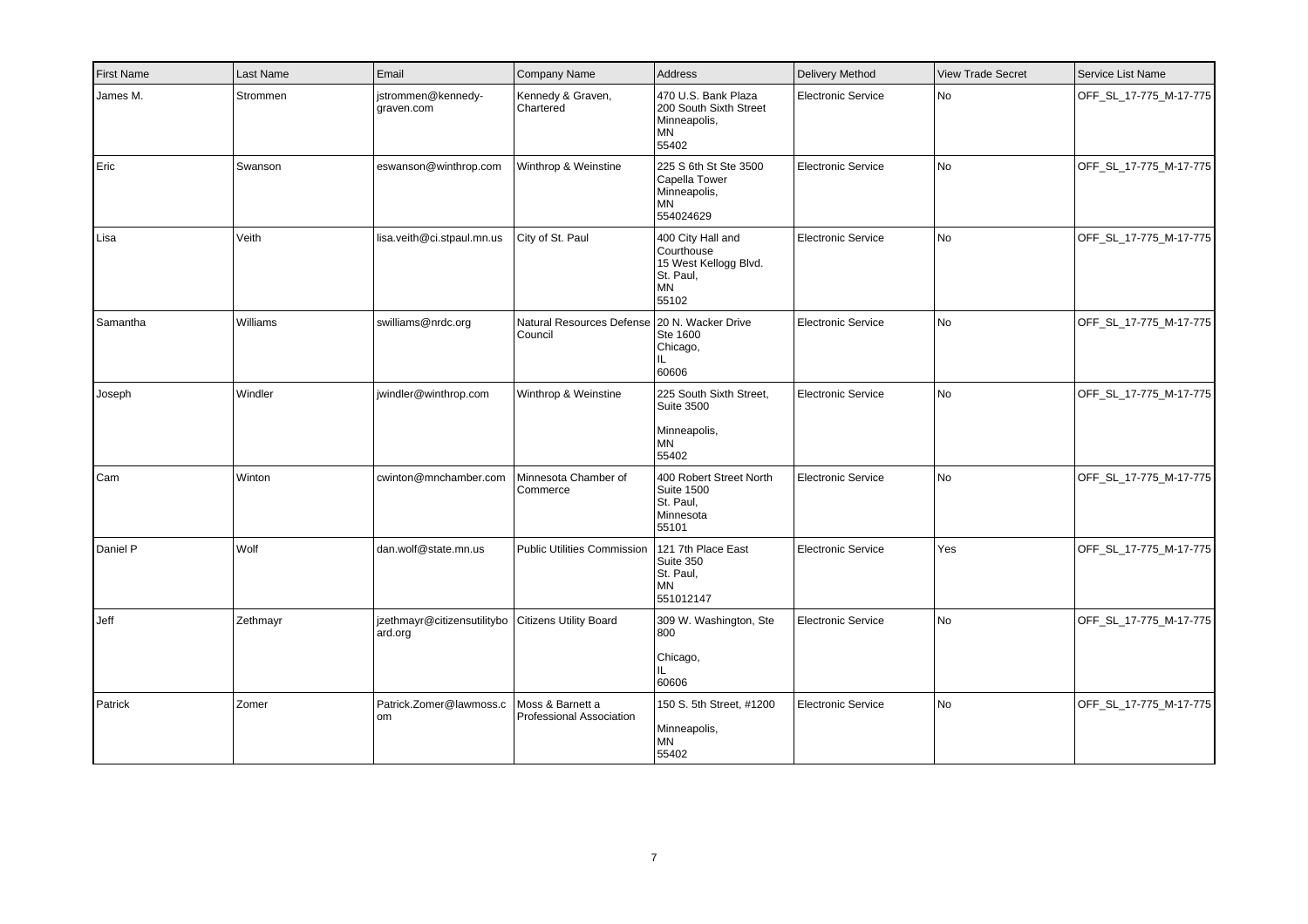| First Name     | Last Name                 | Email                                                          | Company Name                                                              | Address                                                                             | Delivery Method           | <b>View Trade Secret</b> | Service List Name      |
|----------------|---------------------------|----------------------------------------------------------------|---------------------------------------------------------------------------|-------------------------------------------------------------------------------------|---------------------------|--------------------------|------------------------|
| David          | Aafedt                    | daafedt@winthrop.com                                           | Winthrop & Weinstine, P.A.                                                | Suite 3500, 225 South<br><b>Sixth Street</b><br>Minneapolis,<br>MN<br>554024629     | <b>Electronic Service</b> | No                       | OFF_SL_17-776_M-17-776 |
| Christopher    | Anderson                  | canderson@allete.com                                           | Minnesota Power                                                           | 30 W Superior St<br>Duluth,<br>MN<br>558022191                                      | <b>Electronic Service</b> | No                       | OFF_SL_17-776_M-17-776 |
| Alison C       | Archer                    | aarcher@misoenergy.org                                         | <b>MISO</b>                                                               | 2985 Ames Crossing Rd<br>Eagan,<br><b>MN</b><br>55121                               | <b>Electronic Service</b> | No                       | OFF_SL_17-776_M-17-776 |
| Ryan           | Barlow                    | Ryan.Barlow@ag.state.mn.<br><b>us</b>                          | Office of the Attorney<br>General-RUD                                     | 445 Minnesota Street<br>Bremer Tower, Suite 1400<br>St. Paul,<br>Minnesota<br>55101 | <b>Electronic Service</b> | No                       | OFF_SL_17-776_M-17-776 |
| James J.       | Bertrand                  | m                                                              | james.bertrand@stinson.co Stinson Leonard Street LLP 50 S 6th St Ste 2600 | Minneapolis,<br>MN<br>55402                                                         | <b>Electronic Service</b> | No                       | OFF_SL_17-776_M-17-776 |
| William A.     | Blazar                    | bblazar@mnchamber.com                                          | Minnesota Chamber Of<br>Commerce                                          | <b>Suite 1500</b><br>400 Robert Street North<br>St. Paul,<br>MN<br>55101            | <b>Electronic Service</b> | <b>No</b>                | OFF_SL_17-776_M-17-776 |
| James          | Canaday                   | james.canaday@ag.state.<br>mn.us                               | Office of the Attorney<br>General-RUD                                     | <b>Suite 1400</b><br>445 Minnesota St.<br>St. Paul,<br>MN<br>55101                  | <b>Electronic Service</b> | No                       | OFF_SL_17-776_M-17-776 |
| Jeanne         | Cochran                   | Jeanne.Cochran@state.mn<br>.us                                 | Office of Administrative<br>Hearings                                      | P.O. Box 64620<br>St. Paul,<br>MN<br>55164-0620                                     | <b>Electronic Service</b> | No                       | OFF_SL_17-776_M-17-776 |
| John           | Coffman                   | john@johncoffman.net                                           | AARP                                                                      | 871 Tuxedo Blvd.<br>St, Louis,<br><b>MO</b><br>63119-2044                           | <b>Electronic Service</b> | No                       | OFF_SL_17-776_M-17-776 |
| Generic Notice | <b>Commerce Attorneys</b> | commerce.attorneys@ag.st   Office of the Attorney<br>ate.mn.us | General-DOC                                                               | 445 Minnesota Street Suite<br>1800<br>St. Paul,<br>MN<br>55101                      | <b>Electronic Service</b> | Yes                      | OFF_SL_17-776_M-17-776 |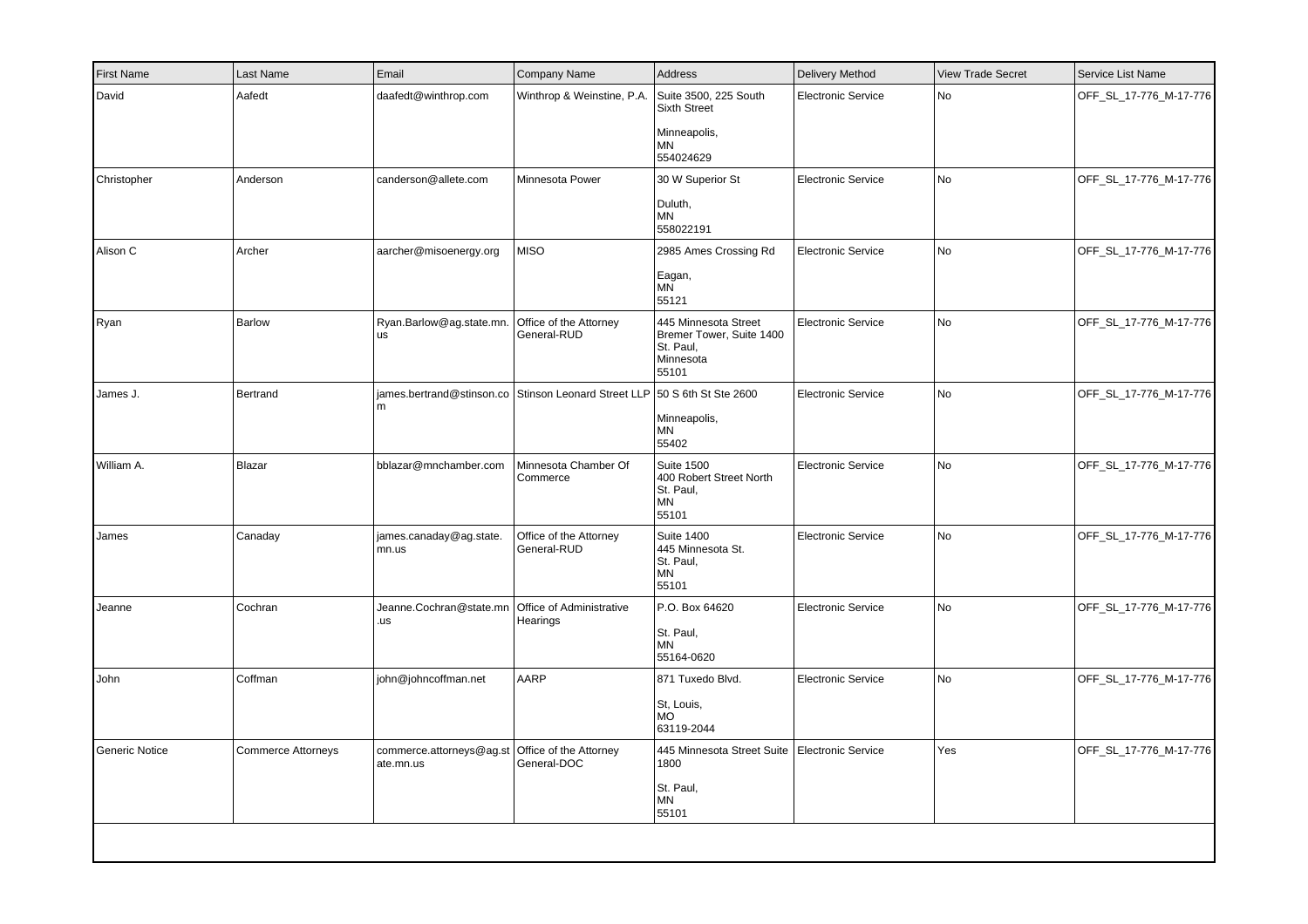| <b>First Name</b> | Last Name | Email                                                           | <b>Company Name</b>                   | Address                                                                                  | Delivery Method           | <b>View Trade Secret</b> | Service List Name      |
|-------------------|-----------|-----------------------------------------------------------------|---------------------------------------|------------------------------------------------------------------------------------------|---------------------------|--------------------------|------------------------|
| Corey             | Conover   | corey.conover@minneapoli   Minneapolis City Attorney<br>smn.gov |                                       | 350 S. Fifth Street<br>City Hall, Room 210<br>Minneapolis,<br><b>MN</b><br>554022453     | <b>Electronic Service</b> | No                       | OFF_SL_17-776_M-17-776 |
| Carl              | Cronin    | Regulatory.records@xcele   Xcel Energy<br>nergy.com             |                                       | 414 Nicollet Mall FL 7<br>Minneapolis,<br><b>MN</b><br>554011993                         | <b>Electronic Service</b> | No                       | OFF_SL_17-776_M-17-776 |
| Joseph            | Dammel    | joseph.dammel@ag.state.<br>mn.us                                | Office of the Attorney<br>General-RUD | Bremer Tower, Suite 1400<br>445 Minnesota Street<br>St. Paul,<br><b>MN</b><br>55101-2131 | <b>Electronic Service</b> | No                       | OFF_SL_17-776_M-17-776 |
| lan               | Dobson    | residential.utilities@ag.stat<br>e.mn.us                        | Office of the Attorney<br>General-RUD | 1400 BRM Tower<br>445 Minnesota St<br>St. Paul,<br><b>MN</b><br>551012130                | <b>Electronic Service</b> | Yes                      | OFF_SL_17-776_M-17-776 |
| John              | Farrell   | jfarrell@ilsr.org                                               | Institute for Local Self-<br>Reliance | 1313 5th St SE #303<br>Minneapolis,<br>ΜN<br>55414                                       | <b>Electronic Service</b> | No                       | OFF_SL_17-776_M-17-776 |
| Sharon            | Ferguson  | sharon.ferguson@state.mn   Department of Commerce<br>.us        |                                       | 85 7th Place E Ste 280<br>Saint Paul,<br><b>MN</b><br>551012198                          | Electronic Service        | No                       | OFF_SL_17-776_M-17-776 |
| Edward            | Garvey    | edward.garvey@AESLcons AESL Consulting<br>ulting.com            |                                       | 32 Lawton St<br>Saint Paul,<br><b>MN</b><br>55102-2617                                   | <b>Electronic Service</b> | No                       | OFF_SL_17-776_M-17-776 |
| Janet             | Gonzalez  | Janet.gonzalez@state.mn.<br><b>us</b>                           | Public Utilities Commission           | Suite 350<br>121 7th Place East<br>St. Paul,<br><b>MN</b><br>55101                       | <b>Electronic Service</b> | No                       | OFF_SL_17-776_M-17-776 |
| Kimberly          | Hellwig   | kimberly.hellwig@stoel.co<br> m                                 | Stoel Rives LLP                       | 33 South Sixth Street<br><b>Suite 4200</b><br>Minneapolis,<br>ΜN<br>55402                | <b>Electronic Service</b> | No                       | OFF_SL_17-776_M-17-776 |
| Michael           | Hoppe     | il23@mtn.org                                                    | Local Union 23, I.B.E.W.              | 932 Payne Avenue<br>St. Paul,<br><b>MN</b><br>55130                                      | <b>Electronic Service</b> | No                       | OFF_SL_17-776_M-17-776 |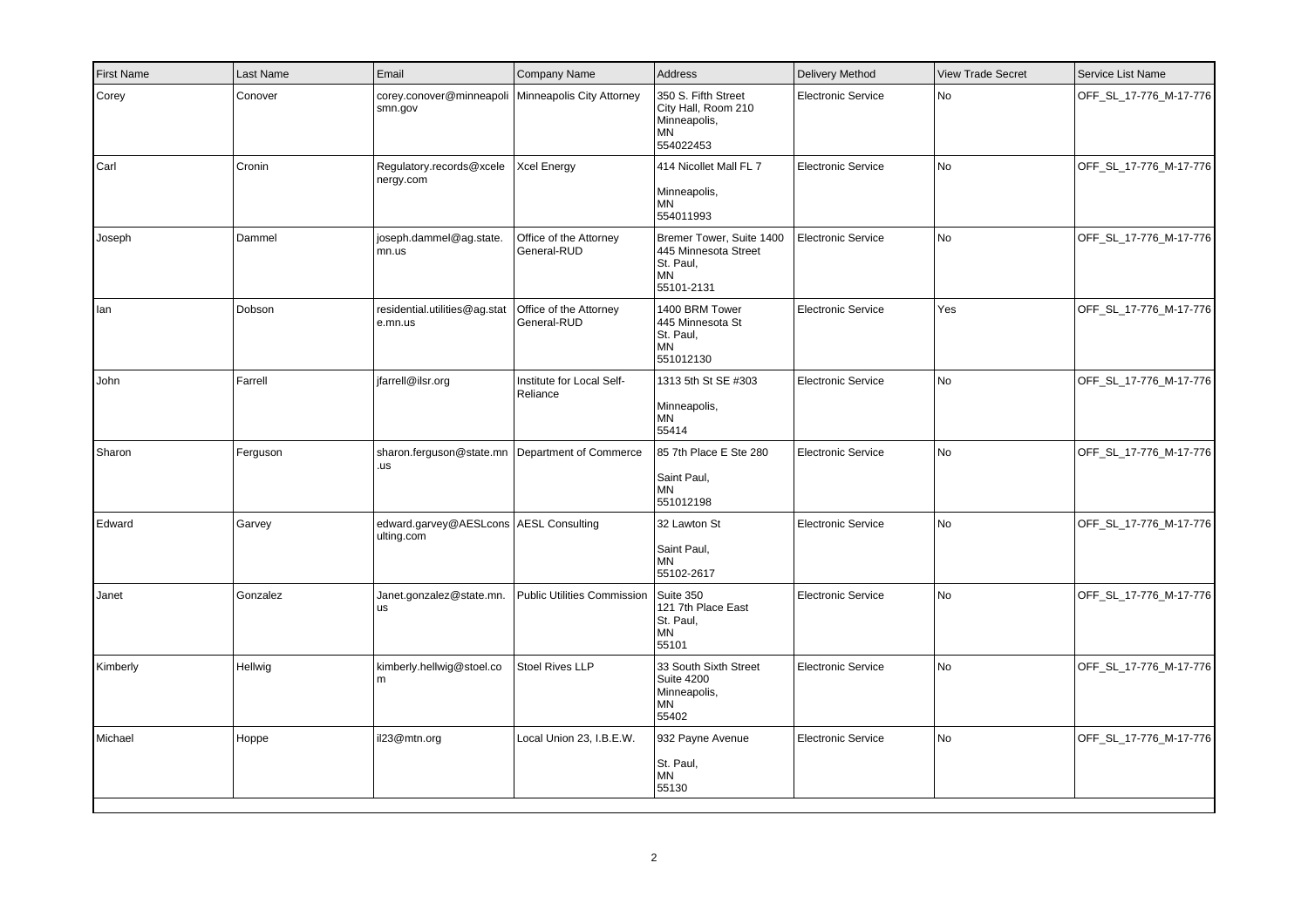| <b>First Name</b> | Last Name        | Email                                                | Company Name                                  | Address                                                                       | Delivery Method           | <b>View Trade Secret</b> | Service List Name      |
|-------------------|------------------|------------------------------------------------------|-----------------------------------------------|-------------------------------------------------------------------------------|---------------------------|--------------------------|------------------------|
| Julia             | Jazynka          | jjazynka@energyfreedomc<br>oalition.com              | <b>Energy Freedom Coalition</b><br>of America | 101 Constitution Ave NW<br>Ste 525 East                                       | <b>Electronic Service</b> | <b>No</b>                | OFF SL 17-776 M-17-776 |
|                   |                  |                                                      |                                               | Washington,<br>DC<br>20001                                                    |                           |                          |                        |
| Alan              | Jenkins          | aj@jenkinsatlaw.com                                  | Jenkins at Law                                | 2265 Roswell Road<br>Suite 100<br>Marietta,<br>GA<br>30062                    | <b>Electronic Service</b> | No                       | OFF_SL_17-776_M-17-776 |
| Linda             | Jensen           | linda.s.jensen@ag.state.m<br>n.us                    | Office of the Attorney<br>General-DOC         | 1800 BRM Tower 445<br>Minnesota Street<br>St. Paul,<br><b>MN</b><br>551012134 | <b>Electronic Service</b> | No                       | OFF_SL_17-776_M-17-776 |
| Richard           | Johnson          | Rick.Johnson@lawmoss.co Moss & Barnett<br>l m        |                                               | 150 S. 5th Street<br><b>Suite 1200</b><br>Minneapolis,<br>MN<br>55402         | <b>Electronic Service</b> | No                       | OFF_SL_17-776_M-17-776 |
| Sarah             | Johnson Phillips | sarah.phillips@stoel.com                             | <b>Stoel Rives LLP</b>                        | 33 South Sixth Street<br><b>Suite 4200</b><br>Minneapolis,<br>MN<br>55402     | <b>Electronic Service</b> | No                       | OFF_SL_17-776_M-17-776 |
| Mark J.           | Kaufman          | mkaufman@ibewlocal949.o   IBEW Local Union 949<br>rg |                                               | 12908 Nicollet Avenue<br>South<br>Burnsville,<br><b>MN</b><br>55337           | <b>Electronic Service</b> | No                       | OFF_SL_17-776_M-17-776 |
| Thomas            | Koehler          | TGK@IBEW160.org                                      | Local Union #160, IBEW                        | 2909 Anthony Ln<br>St Anthony Village,<br><b>MN</b><br>55418-3238             | <b>Electronic Service</b> | <b>No</b>                | OFF_SL_17-776_M-17-776 |
| Michael           | Krikava          | mkrikava@briggs.com                                  | Briggs And Morgan, P.A.                       | 2200 IDS Center<br>80 S 8th St<br>Minneapolis,<br><b>MN</b><br>55402          | <b>Electronic Service</b> | No                       | OFF_SL_17-776_M-17-776 |
| Douglas           | Larson           | dlarson@dakotaelectric.co<br>m                       | Dakota Electric Association   4300 220th St W | Farmington,<br><b>MN</b><br>55024                                             | <b>Electronic Service</b> | No                       | OFF_SL_17-776_M-17-776 |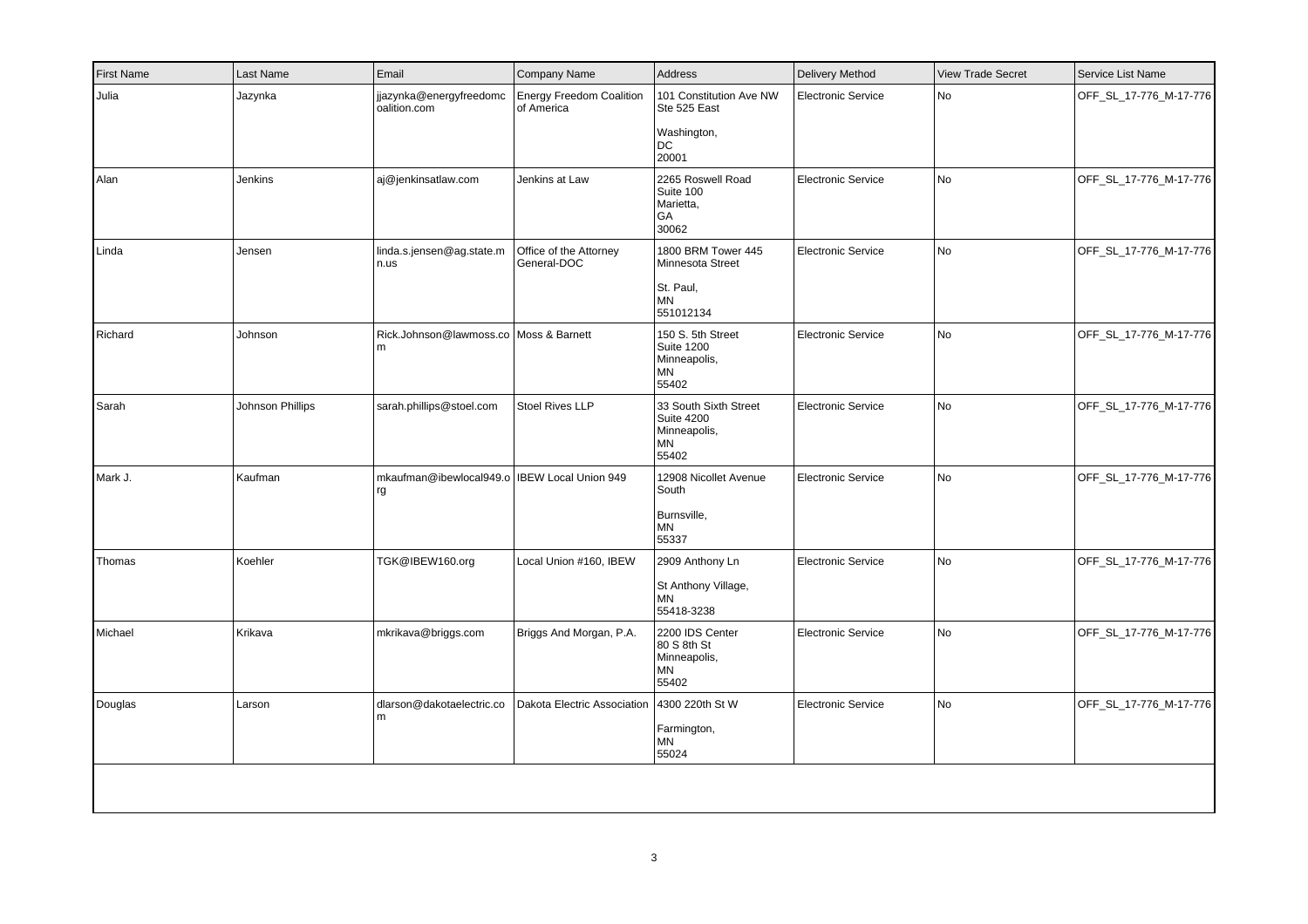| <b>First Name</b> | Last Name    | Email                                         | Company Name                                                                             | Address                                                                                 | <b>Delivery Method</b>    | <b>View Trade Secret</b> | Service List Name      |
|-------------------|--------------|-----------------------------------------------|------------------------------------------------------------------------------------------|-----------------------------------------------------------------------------------------|---------------------------|--------------------------|------------------------|
| Peder             | Larson       | plarson@larkinhoffman.co<br>m                 | Larkin Hoffman Daly &<br>Lindgren, Ltd.                                                  | 8300 Norman Center Drive<br><b>Suite 1000</b><br>Bloomington,<br><b>MN</b><br>55437     | Electronic Service        | <b>No</b>                | OFF_SL_17-776_M-17-776 |
| Paula             | Maccabee     | Pmaccabee@justchangela<br>w.com               | Just Change Law Offices                                                                  | 1961 Selby Ave<br>Saint Paul,<br><b>MN</b><br>55104                                     | <b>Electronic Service</b> | No                       | OFF_SL_17-776_M-17-776 |
| Peter             | Madsen       | peter.madsen@ag.state.m<br>n.us               | Office of the Attorney<br>General-DOC                                                    | Bremer Tower, Suite 1800<br>445 Minnesota Street<br>St. Paul,<br>Minnesota<br>55101     | <b>Electronic Service</b> | <b>No</b>                | OFF_SL_17-776_M-17-776 |
| Kavita            | Maini        | kmaini@wi.rr.com                              | KM Energy Consulting LLC   961 N Lost Woods Rd                                           | Oconomowoc,<br>WI<br>53066                                                              | <b>Electronic Service</b> | No                       | OFF_SL_17-776_M-17-776 |
| Pam               | Marshall     | pam@energycents.org                           | <b>Energy CENTS Coalition</b>                                                            | 823 7th St E<br>St. Paul,<br>ΜN<br>55106                                                | <b>Electronic Service</b> | <b>No</b>                | OFF_SL_17-776_M-17-776 |
| Joseph            | Meyer        | joseph.meyer@ag.state.mn<br>.us               | Office of the Attorney<br>General-RUD                                                    | Bremer Tower, Suite 1400<br>445 Minnesota Street<br>St Paul,<br><b>MN</b><br>55101-2131 | <b>Electronic Service</b> | No                       | OFF_SL_17-776_M-17-776 |
| David             | Moeller      | dmoeller@allete.com                           | Minnesota Power                                                                          | 30 W Superior St<br>Duluth,<br><b>MN</b><br>558022093                                   | <b>Electronic Service</b> | No                       | OFF_SL_17-776_M-17-776 |
| Andrew            | Moratzka     | andrew.moratzka@stoel.co Stoel Rives LLP<br>m |                                                                                          | 33 South Sixth St Ste 4200<br>Minneapolis,<br><b>MN</b><br>55402                        | <b>Electronic Service</b> | No                       | OFF_SL_17-776_M-17-776 |
| David             | <b>Niles</b> | om                                            | david.niles@avantenergy.c   Minnesota Municipal Power   220 South Sixth Street<br>Agency | <b>Suite 1300</b><br>Minneapolis,<br>Minnesota<br>55402                                 | <b>Electronic Service</b> | No                       | OFF_SL_17-776_M-17-776 |
| Carol A.          | Overland     | overland@legalectric.org                      | Legalectric - Overland Law<br>Office                                                     | 1110 West Avenue<br>Red Wing,<br><b>MN</b><br>55066                                     | <b>Electronic Service</b> | No                       | OFF_SL_17-776_M-17-776 |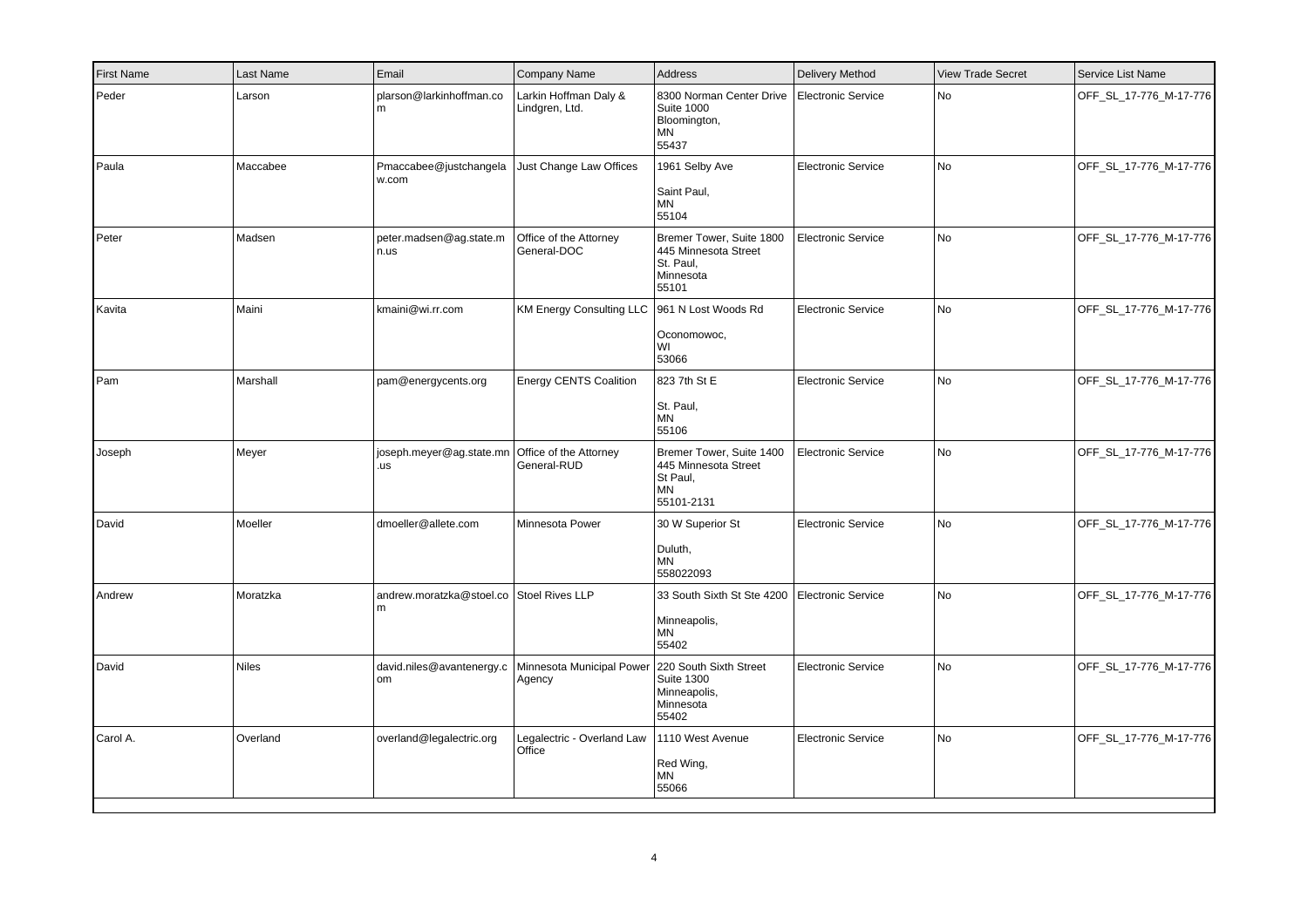| <b>First Name</b> | Last Name     | Email                                                   | Company Name                                    | Address                                                                             | Delivery Method           | <b>View Trade Secret</b> | Service List Name      |
|-------------------|---------------|---------------------------------------------------------|-------------------------------------------------|-------------------------------------------------------------------------------------|---------------------------|--------------------------|------------------------|
| Jeff              | Oxley         | jeff.oxley@state.mn.us                                  | Office of Administrative<br>Hearings            | 600 North Robert Street<br>St. Paul,<br><b>MN</b><br>55101                          | Electronic Service        | No                       | OFF_SL_17-776_M-17-776 |
| Kevin             | Reuther       | kreuther@mncenter.org                                   | MN Center for<br><b>Environmental Advocacy</b>  | 26 E Exchange St, Ste 206<br>St. Paul,<br><b>MN</b><br>551011667                    | <b>Electronic Service</b> | No                       | OFF_SL_17-776_M-17-776 |
| Richard           | Savelkoul     | rsavelkoul@martinsquires.c Martin & Squires, P.A.<br>om |                                                 | 332 Minnesota Street Ste<br>W2750<br>St. Paul,<br>MN<br>55101                       | <b>Electronic Service</b> | No                       | OFF_SL_17-776_M-17-776 |
| Inga              | Schuchard     | ischuchard@larkinhoffman.<br>com                        | Larkin Hoffman                                  | 8300 Norman Center Drive<br><b>Suite 1000</b><br>Minneapolis,<br><b>MN</b><br>55437 | <b>Electronic Service</b> | No                       | OFF_SL_17-776_M-17-776 |
| Zeviel            | Simpser       | zsimpser@briggs.com                                     | Briggs and Morgan PA                            | 2200 IDS Center80 South<br><b>Eighth Street</b><br>Minneapolis,<br>MN<br>554022157  | <b>Electronic Service</b> | No                       | OFF_SL_17-776_M-17-776 |
| Ken               | Smith         | ken.smith@districtenergy.c<br><b>om</b>                 | District Energy St. Paul Inc. 76 W Kellogg Blvd | St. Paul,<br><b>MN</b><br>55102                                                     | <b>Electronic Service</b> | No                       | OFF_SL_17-776_M-17-776 |
| Byron E.          | <b>Starns</b> | byron.starns@stinson.com                                | Stinson Leonard Street LLP 50 S 6th St Ste 2600 | Minneapolis,<br><b>MN</b><br>55402                                                  | <b>Electronic Service</b> | No                       | OFF_SL_17-776_M-17-776 |
| James M.          | Strommen      | jstrommen@kennedy-<br>graven.com                        | Kennedy & Graven,<br>Chartered                  | 470 U.S. Bank Plaza<br>200 South Sixth Street<br>Minneapolis,<br>MN<br>55402        | <b>Electronic Service</b> | No                       | OFF_SL_17-776_M-17-776 |
| Eric              | Swanson       | eswanson@winthrop.com                                   | Winthrop & Weinstine                            | 225 S 6th St Ste 3500<br>Capella Tower<br>Minneapolis,<br>MN<br>554024629           | <b>Electronic Service</b> | No                       | OFF_SL_17-776_M-17-776 |
|                   |               |                                                         |                                                 |                                                                                     |                           |                          |                        |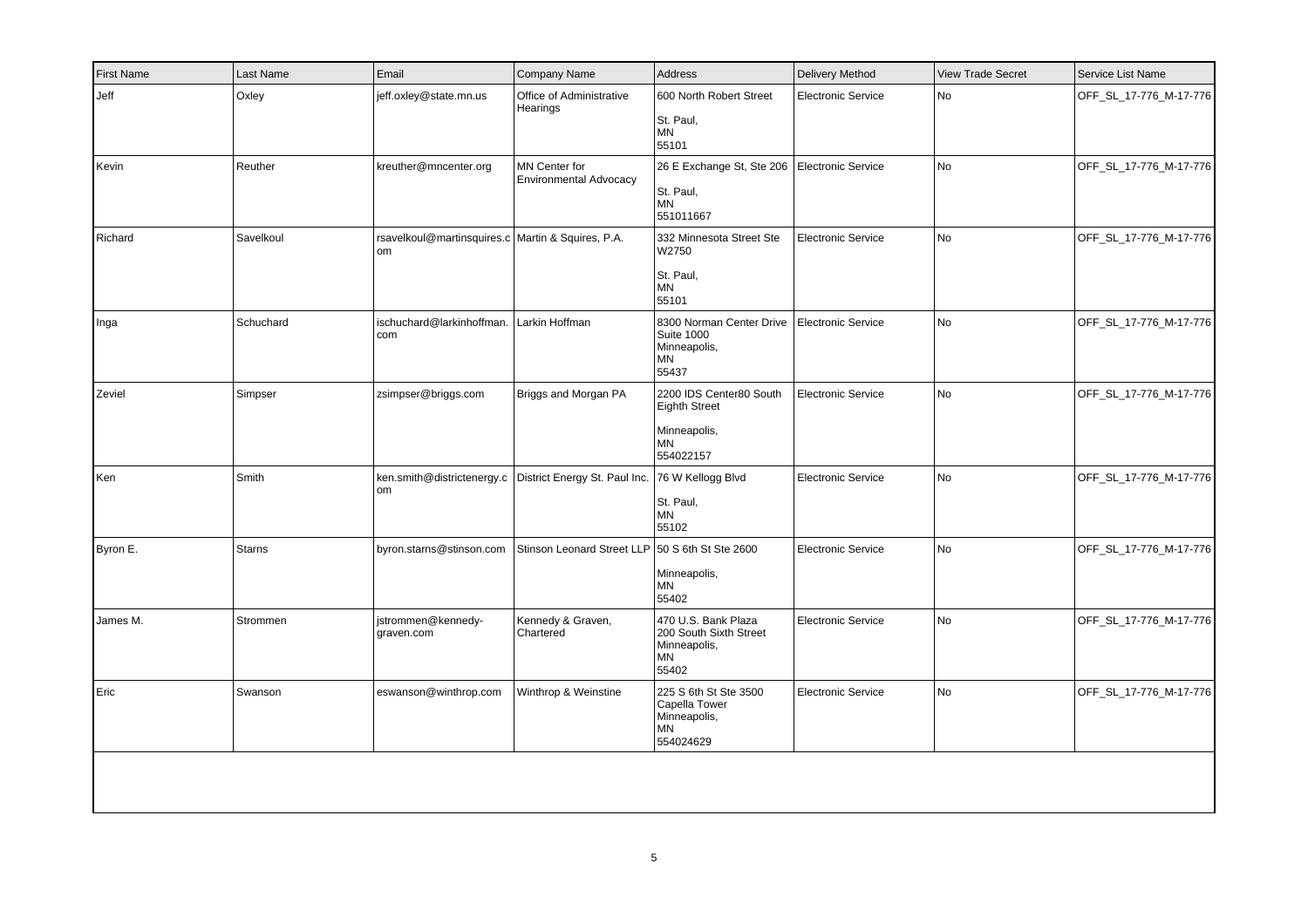| <b>First Name</b> | Last Name | Email                           | Company Name                                 | Address                                                                                     | Delivery Method           | <b>View Trade Secret</b> | l Service List Name    |
|-------------------|-----------|---------------------------------|----------------------------------------------|---------------------------------------------------------------------------------------------|---------------------------|--------------------------|------------------------|
| Lisa              | Veith     | lisa.veith@ci.stpaul.mn.us      | City of St. Paul                             | 400 City Hall and<br>Courthouse<br>15 West Kellogg Blvd.<br>St. Paul,<br><b>MN</b><br>55102 | Electronic Service        | l No                     | OFF_SL_17-776_M-17-776 |
| Joseph            | Windler   | jwindler@winthrop.com           | Winthrop & Weinstine                         | 225 South Sixth Street,<br><b>Suite 3500</b><br>Minneapolis,<br>MN<br>55402                 | Electronic Service        | l No                     | OFF_SL_17-776_M-17-776 |
| Cam               | Winton    | cwinton@mnchamber.com           | Minnesota Chamber of<br>Commerce             | 400 Robert Street North<br><b>Suite 1500</b><br>St. Paul,<br>Minnesota<br>55101             | Electronic Service        | l No                     | OFF_SL_17-776_M-17-776 |
| Daniel P          | Wolf      | dan.wolf@state.mn.us            | Public Utilities Commission                  | 121 7th Place East<br>Suite 350<br>St. Paul,<br><b>MN</b><br>551012147                      | <b>Electronic Service</b> | Yes                      | OFF_SL_17-776_M-17-776 |
| Patrick           | Zomer     | Patrick.Zomer@lawmoss.c<br>l om | Moss & Barnett a<br>Professional Association | 150 S. 5th Street, #1200<br>Minneapolis,<br><b>MN</b><br>55402                              | Electronic Service        | l No                     | OFF_SL_17-776_M-17-776 |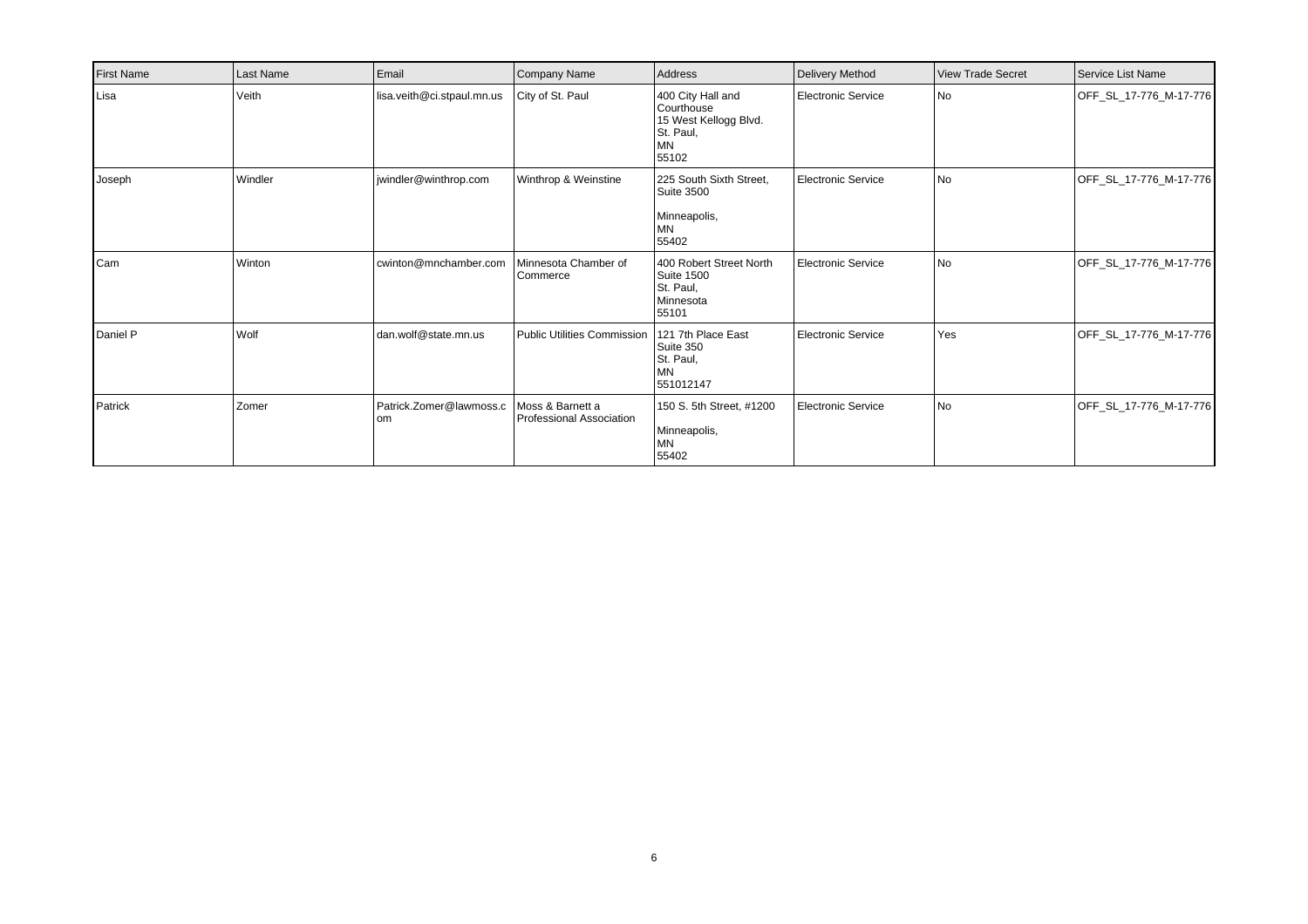| First Name  | Last Name | Email                                                 | Company Name                                         | Address                                                                             | Delivery Method           | <b>View Trade Secret</b> | Service List Name      |
|-------------|-----------|-------------------------------------------------------|------------------------------------------------------|-------------------------------------------------------------------------------------|---------------------------|--------------------------|------------------------|
| Christopher | Anderson  | canderson@allete.com                                  | Minnesota Power                                      | 30 W Superior St<br>Duluth,<br><b>MN</b><br>558022191                               | <b>Electronic Service</b> | No                       | OFF_SL_15-662_Official |
| Alison C    | Archer    | aarcher@misoenergy.org                                | <b>MISO</b>                                          | 2985 Ames Crossing Rd<br>Eagan,<br><b>MN</b><br>55121                               | <b>Electronic Service</b> | No                       | OFF_SL_15-662_Official |
| Mara        | Ascheman  | mara.k.ascheman@xcelen<br>ergy.com                    | <b>Xcel Energy</b>                                   | 414 Nicollet Mall FI 5<br>Minneapolis,<br><b>MN</b><br>55401                        | <b>Electronic Service</b> | No                       | OFF_SL_15-662_Official |
| Andrew      | Bahn      | Andrew.Bahn@state.mn.us   Public Utilities Commission |                                                      | 121 7th Place E., Suite 350<br>St. Paul,<br><b>MN</b><br>55101                      | Electronic Service        | No                       | OFF_SL_15-662_Official |
| Ryan        | Barlow    | Ryan.Barlow@ag.state.mn.<br> us                       | Office of the Attorney<br>General-RUD                | 445 Minnesota Street<br>Bremer Tower, Suite 1400<br>St. Paul,<br>Minnesota<br>55101 | <b>Electronic Service</b> | Yes                      | OFF_SL_15-662_Official |
| James J.    | Bertrand  | m                                                     | james.bertrand@stinson.co Stinson Leonard Street LLP | 50 S 6th St Ste 2600<br>Minneapolis,<br>MN<br>55402                                 | <b>Electronic Service</b> | No                       | OFF_SL_15-662_Official |
| Brenda A.   | Bjorklund | brenda.bjorklund@centerp<br>ointenergy.com            | CenterPoint Energy                                   | 505 Nicollet Mall<br>Minneapolis,<br><b>MN</b><br>55402                             | <b>Electronic Service</b> | No                       | OFF_SL_15-662_Official |
| William A.  | Blazar    | bblazar@mnchamber.com                                 | Minnesota Chamber Of<br>Commerce                     | <b>Suite 1500</b><br>400 Robert Street North<br>St. Paul,<br>MN<br>55101            | <b>Electronic Service</b> | No                       | OFF_SL_15-662_Official |
| James       | Canaday   | james.canaday@ag.state.<br>mn.us                      | Office of the Attorney<br>General-RUD                | <b>Suite 1400</b><br>445 Minnesota St.<br>St. Paul,<br>ΜN<br>55101                  | <b>Electronic Service</b> | Yes                      | OFF_SL_15-662_Official |
| Jeanne      | Cochran   | Jeanne.Cochran@state.mn<br>.us                        | Office of Administrative<br>Hearings                 | P.O. Box 64620<br>St. Paul,<br><b>MN</b><br>55164-0620                              | <b>Electronic Service</b> | Yes                      | OFF_SL_15-662_Official |
|             |           |                                                       |                                                      |                                                                                     |                           |                          |                        |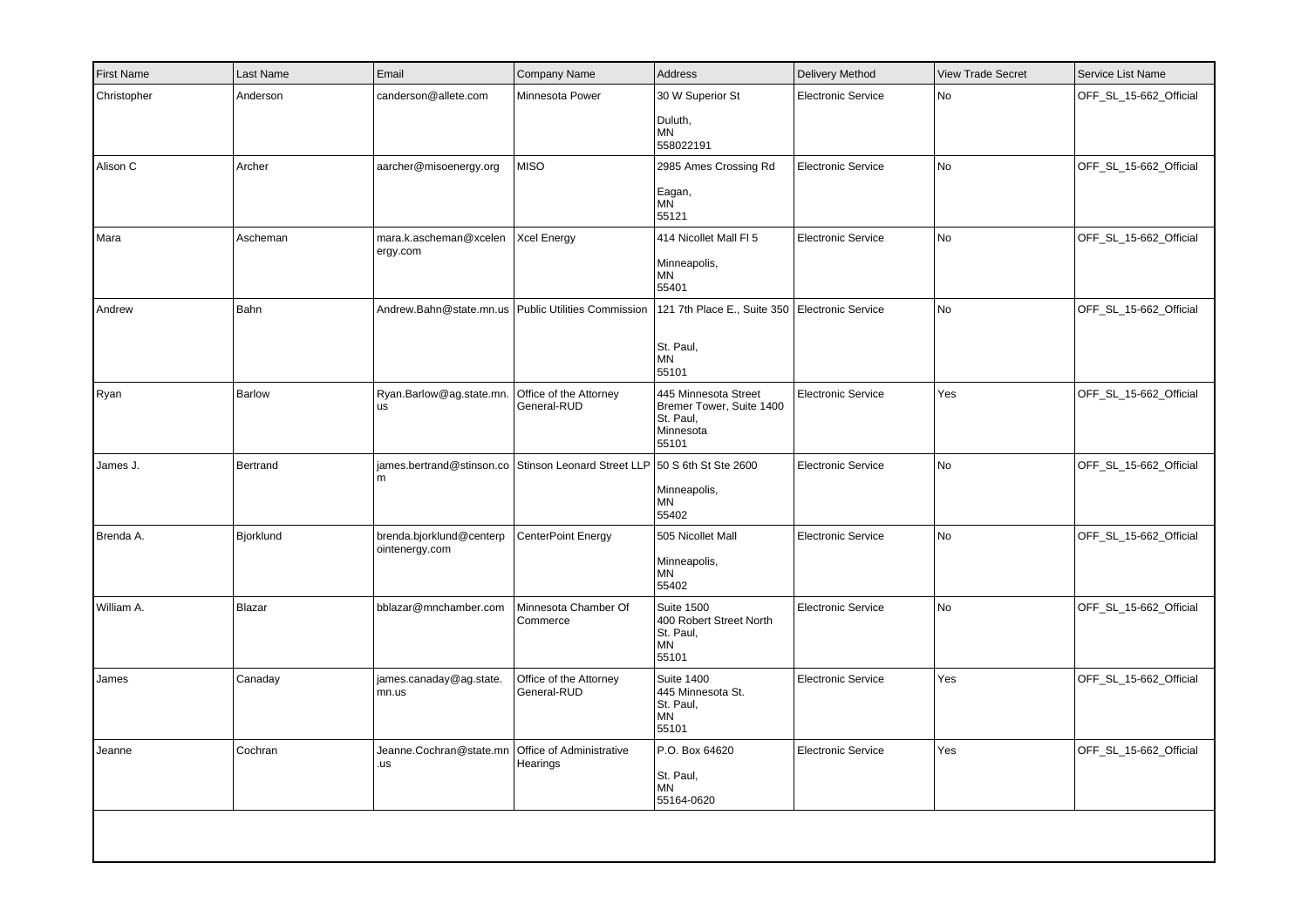| <b>First Name</b> | Last Name                 | Email                                                           | Company Name                          | Address                                                                             | <b>Delivery Method</b>    | <b>View Trade Secret</b> | Service List Name      |
|-------------------|---------------------------|-----------------------------------------------------------------|---------------------------------------|-------------------------------------------------------------------------------------|---------------------------|--------------------------|------------------------|
| John              | Coffman                   | john@johncoffman.net                                            | AARP                                  | 871 Tuxedo Blvd.<br>St, Louis,<br><b>MO</b><br>63119-2044                           | <b>Electronic Service</b> | No                       | OFF_SL_15-662_Official |
| Generic Notice    | <b>Commerce Attorneys</b> | commerce.attorneys@ag.st<br>ate.mn.us                           | Office of the Attorney<br>General-DOC | 445 Minnesota Street Suite   Electronic Service<br>1800<br>St. Paul,<br>MN<br>55101 |                           | Yes                      | OFF_SL_15-662_Official |
| Carl              | Cronin                    | Regulatory.records@xcele<br>nergy.com                           | <b>Xcel Energy</b>                    | 414 Nicollet Mall FL 7<br>Minneapolis,<br><b>MN</b><br>554011993                    | <b>Electronic Service</b> | Yes                      | OFF_SL_15-662_Official |
| James             | Denniston                 | james.r.denniston@xcelen<br>ergy.com                            | Xcel Energy Services, Inc.            | 414 Nicollet Mall, Fifth<br>Floor<br>Minneapolis,<br>ΜN<br>55401                    | <b>Electronic Service</b> | Yes                      | OFF_SL_15-662_Official |
| lan               | Dobson                    | residential.utilities@ag.stat<br>e.mn.us                        | Office of the Attorney<br>General-RUD | 1400 BRM Tower<br>445 Minnesota St<br>St. Paul,<br>ΜN<br>551012130                  | <b>Electronic Service</b> | Yes                      | OFF_SL_15-662_Official |
| Sharon            | Ferguson                  | sharon.ferguson@state.mn<br>.us                                 | Department of Commerce                | 85 7th Place E Ste 280<br>Saint Paul,<br>MN<br>551012198                            | <b>Electronic Service</b> | Yes                      | OFF_SL_15-662_Official |
| Stephen           | Fogel                     | Stephen.E.Fogel@XcelEne   Xcel Energy Services, Inc.<br>rgy.com |                                       | 816 Congress Ave, Suite<br>1650<br>Austin,<br>TX<br>78701                           | <b>Electronic Service</b> | No                       | OFF_SL_15-662_Official |
| Kimberly          | Hellwig                   | kimberly.hellwig@stoel.co<br>l m                                | Stoel Rives LLP                       | 33 South Sixth Street<br><b>Suite 4200</b><br>Minneapolis,<br>ΜN<br>55402           | <b>Electronic Service</b> | No                       | OFF_SL_15-662_Official |
| Michael           | Hoppe                     | il23@mtn.org                                                    | Local Union 23, I.B.E.W.              | 932 Payne Avenue<br>St. Paul,<br>MN<br>55130                                        | <b>Electronic Service</b> | No                       | OFF_SL_15-662_Official |
|                   |                           |                                                                 |                                       |                                                                                     |                           |                          |                        |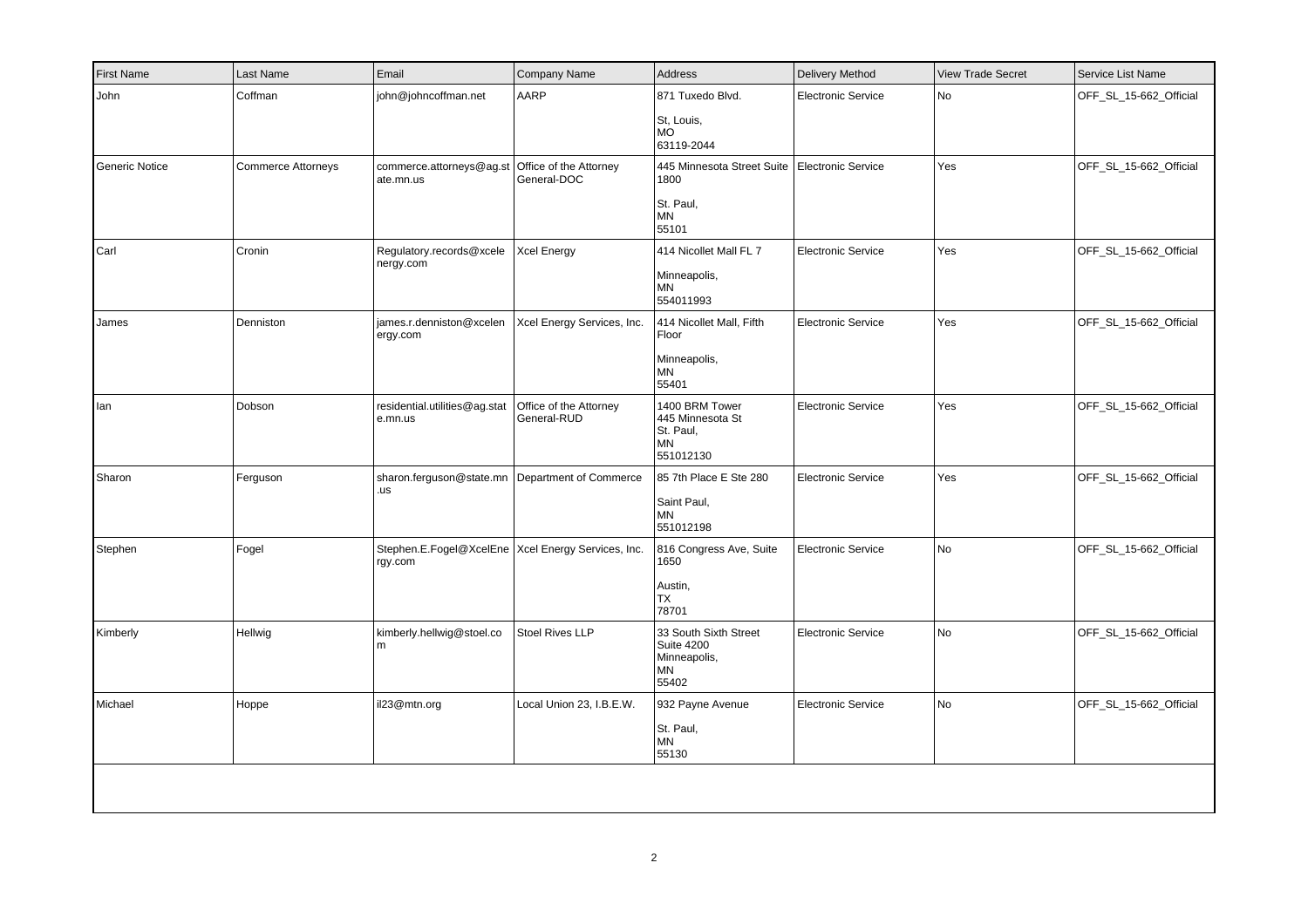| First Name | Last Name        | Email                                                | Company Name                            | Address                                                                       | <b>Delivery Method</b>    | <b>View Trade Secret</b> | Service List Name      |
|------------|------------------|------------------------------------------------------|-----------------------------------------|-------------------------------------------------------------------------------|---------------------------|--------------------------|------------------------|
| Alan       | Jenkins          | aj@jenkinsatlaw.com                                  | Jenkins at Law                          | 2265 Roswell Road<br>Suite 100<br>Marietta,<br>GA<br>30062                    | <b>Electronic Service</b> | No                       | OFF_SL_15-662_Official |
| Linda      | Jensen           | linda.s.jensen@ag.state.m<br>n.us                    | Office of the Attorney<br>General-DOC   | 1800 BRM Tower 445<br>Minnesota Street<br>St. Paul,<br><b>MN</b><br>551012134 | <b>Electronic Service</b> | Yes                      | OFF_SL_15-662_Official |
| Richard    | Johnson          | Rick.Johnson@lawmoss.co   Moss & Barnett<br>m        |                                         | 150 S. 5th Street<br><b>Suite 1200</b><br>Minneapolis,<br>MN<br>55402         | Electronic Service        | No                       | OFF_SL_15-662_Official |
| Sarah      | Johnson Phillips | sarah.phillips@stoel.com                             | Stoel Rives LLP                         | 33 South Sixth Street<br><b>Suite 4200</b><br>Minneapolis,<br>ΜN<br>55402     | <b>Electronic Service</b> | No                       | OFF SL 15-662 Official |
| Dan        | Juhl             | djuhl@juhlenergy.com                                 | Juhl Energy Inc.                        | 1502 17th St SE<br>Pipestone,<br>MN<br>56164                                  | <b>Electronic Service</b> | No                       | OFF_SL_15-662_Official |
| Mark J.    | Kaufman          | mkaufman@ibewlocal949.o   IBEW Local Union 949<br>rg |                                         | 12908 Nicollet Avenue<br>South<br>Burnsville,<br>MN<br>55337                  | <b>Electronic Service</b> | No                       | OFF_SL_15-662_Official |
| Thomas     | Koehler          | TGK@IBEW160.org                                      | Local Union #160, IBEW                  | 2909 Anthony Ln<br>St Anthony Village,<br>MN<br>55418-3238                    | <b>Electronic Service</b> | No                       | OFF_SL_15-662_Official |
| Michael    | Krikava          | mkrikava@briggs.com                                  | Briggs And Morgan, P.A.                 | 2200 IDS Center<br>80 S 8th St<br>Minneapolis,<br>ΜN<br>55402                 | <b>Electronic Service</b> | No                       | OFF_SL_15-662_Official |
| Peder      | Larson           | plarson@larkinhoffman.co<br>m                        | Larkin Hoffman Daly &<br>Lindgren, Ltd. | 8300 Norman Center Drive<br><b>Suite 1000</b><br>Bloomington,<br>MN<br>55437  | Electronic Service        | No                       | OFF_SL_15-662_Official |
|            |                  |                                                      |                                         |                                                                               |                           |                          |                        |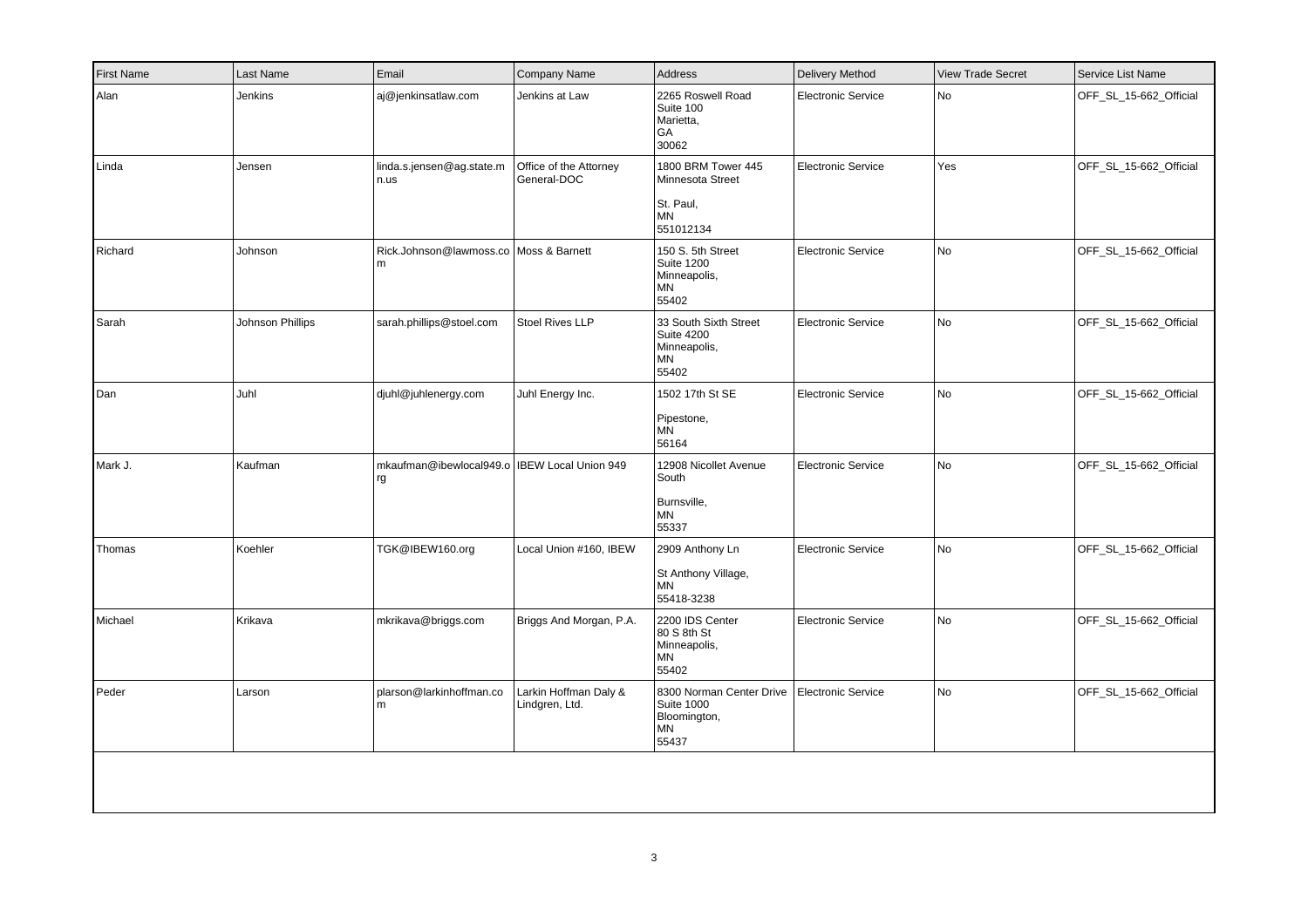| <b>First Name</b> | Last Name    | Email                              | Company Name                                               | Address                                                                             | Delivery Method           | <b>View Trade Secret</b> | Service List Name      |
|-------------------|--------------|------------------------------------|------------------------------------------------------------|-------------------------------------------------------------------------------------|---------------------------|--------------------------|------------------------|
| Douglas           | Larson       | dlarson@dakotaelectric.co<br>m     | Dakota Electric Association   4300 220th St W              | Farmington,<br><b>MN</b><br>55024                                                   | <b>Electronic Service</b> | No                       | OFF_SL_15-662_Official |
| Paula             | Maccabee     | Pmaccabee@justchangela<br>w.com    | Just Change Law Offices                                    | 1961 Selby Ave<br>Saint Paul,<br>MN<br>55104                                        | <b>Electronic Service</b> | No                       | OFF_SL_15-662_Official |
| Peter             | Madsen       | peter.madsen@ag.state.m<br>n.us    | Office of the Attorney<br>General-DOC                      | Bremer Tower, Suite 1800<br>445 Minnesota Street<br>St. Paul,<br>Minnesota<br>55101 | Electronic Service        | Yes                      | OFF SL 15-662 Official |
| Pam               | Marshall     | pam@energycents.org                | <b>Energy CENTS Coalition</b>                              | 823 7th St E<br>St. Paul,<br>MN<br>55106                                            | <b>Electronic Service</b> | <b>No</b>                | OFF_SL_15-662_Official |
| Mary              | Martinka     | mary.a.martinka@xcelener<br>gy.com | Xcel Energy Inc                                            | 414 Nicollet Mall<br>7th Floor<br>Minneapolis,<br>MN<br>55401                       | <b>Electronic Service</b> | Yes                      | OFF_SL_15-662_Official |
| Brian             | Meloy        | brian.meloy@stinson.com            | Stinson, Leonard, Street<br>LLP                            | 50 S 6th St Ste 2600<br>Minneapolis,<br><b>MN</b><br>55402                          | <b>Electronic Service</b> | No                       | OFF_SL_15-662_Official |
| David             | Moeller      | dmoeller@allete.com                | Minnesota Power                                            | 30 W Superior St<br>Duluth,<br><b>MN</b><br>558022093                               | <b>Electronic Service</b> | No                       | OFF_SL_15-662_Official |
| Andrew            | Moratzka     | andrew.moratzka@stoel.co<br>l m    | Stoel Rives LLP                                            | 33 South Sixth St Ste 4200<br>Minneapolis,<br><b>MN</b><br>55402                    | <b>Electronic Service</b> | N <sub>o</sub>           | OFF_SL_15-662_Official |
| David             | <b>Niles</b> | david.niles@avantenergy.c<br>om    | Minnesota Municipal Power 220 South Sixth Street<br>Agency | <b>Suite 1300</b><br>Minneapolis,<br>Minnesota<br>55402                             | <b>Electronic Service</b> | No                       | OFF_SL_15-662_Official |
| Will              | Nissen       | nissen@fresh-energy.org            | Fresh Energy                                               | 408 St. Peter Street Ste<br>220<br>Saint Paul,<br><b>MN</b><br>55102                | Electronic Service        | No                       | OFF_SL_15-662_Official |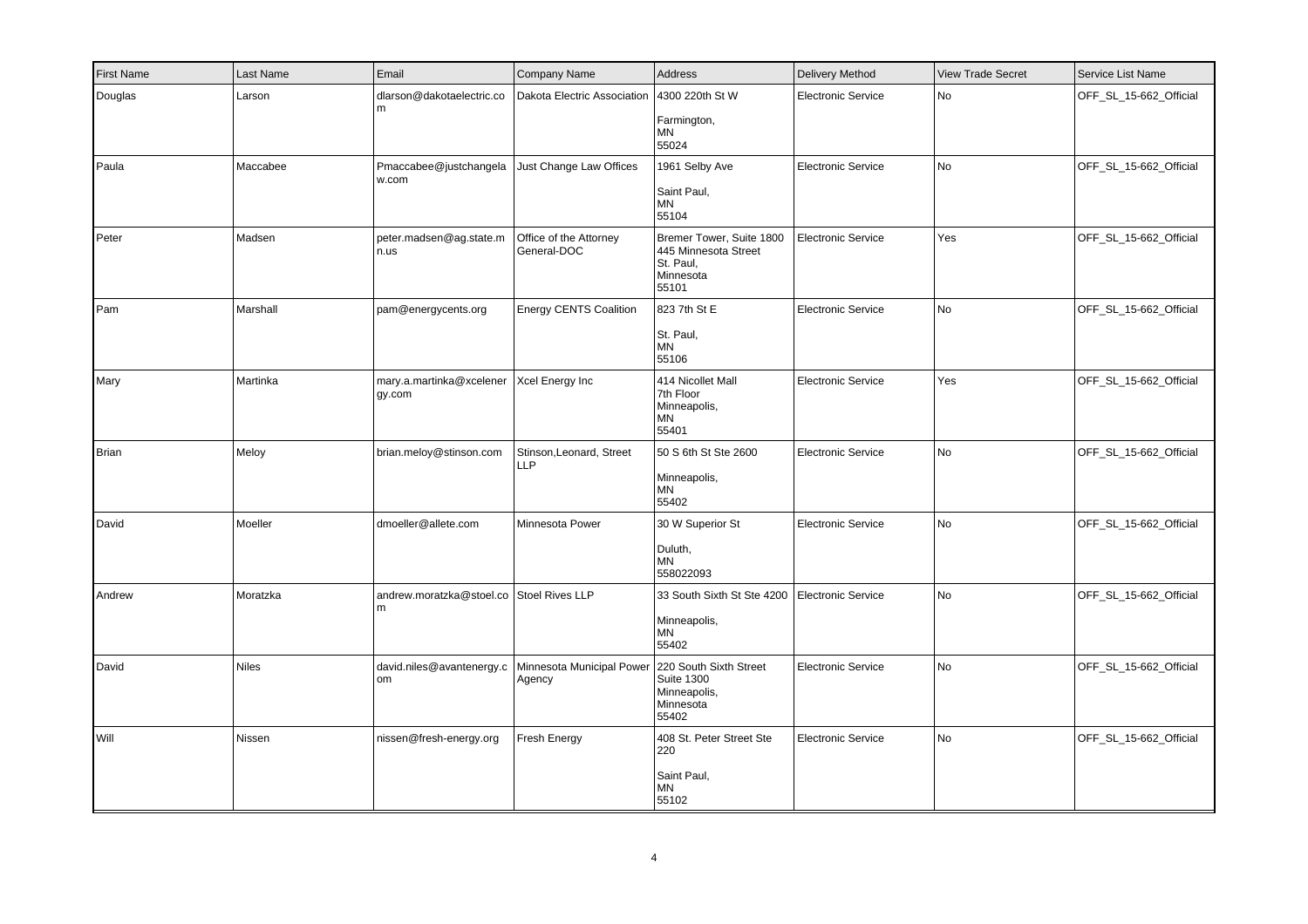| <b>First Name</b> | Last Name      | Email                                                    | Company Name                                   | Address                                                                      | <b>Delivery Method</b>    | <b>View Trade Secret</b> | Service List Name      |
|-------------------|----------------|----------------------------------------------------------|------------------------------------------------|------------------------------------------------------------------------------|---------------------------|--------------------------|------------------------|
| Carol A.          | Overland       | overland@legalectric.org                                 | Legalectric - Overland Law<br>Office           | 1110 West Avenue<br>Red Wing,<br><b>MN</b><br>55066                          | <b>Electronic Service</b> | No                       | OFF_SL_15-662_Official |
| Kevin             | Reuther        | kreuther@mncenter.org                                    | MN Center for<br><b>Environmental Advocacy</b> | 26 E Exchange St, Ste 206<br>St. Paul,<br>MN<br>551011667                    | <b>Electronic Service</b> | No                       | OFF_SL_15-662_Official |
| Richard           | Savelkoul      | rsavelkoul@martinsquires.c Martin & Squires, P.A.<br>om  |                                                | 332 Minnesota Street Ste<br>W2750<br>St. Paul,<br>MN<br>55101                | <b>Electronic Service</b> | No                       | OFF_SL_15-662_Official |
| Inga              | Schuchard      | ischuchard@larkinhoffman.<br>  com                       | Larkin Hoffman                                 | 8300 Norman Center Drive<br><b>Suite 1000</b><br>Minneapolis,<br>MN<br>55437 | <b>Electronic Service</b> | No                       | OFF_SL_15-662_Official |
| Janet             | Shaddix Elling | shaddix@janetshaddix.co<br>l m                           | <b>Shaddix And Associates</b>                  | 7400 Lyndale Ave S Ste<br>190<br>Richfield,<br>ΜN<br>55423                   | <b>Electronic Service</b> | Yes                      | OFF_SL_15-662_Official |
| Ken               | Smith          | ken.smith@districtenergy.c<br> om                        | District Energy St. Paul Inc.                  | 76 W Kellogg Blvd<br>St. Paul,<br>MN<br>55102                                | <b>Electronic Service</b> | No                       | OFF_SL_15-662_Official |
| Peggy             | Sorum          | peggy.sorum@centerpointe CenterPoint Energy<br>nergy.com |                                                | 505 Nicollet Mall<br>Minneapolis,<br>ΜN<br>55402                             | <b>Electronic Service</b> | No                       | OFF_SL_15-662_Official |
| Byron E.          | <b>Starns</b>  | byron.starns@stinson.com                                 | Stinson Leonard Street LLP                     | 50 S 6th St Ste 2600<br>Minneapolis,<br>MN<br>55402                          | <b>Electronic Service</b> | No                       | OFF_SL_15-662_Official |
| James M.          | Strommen       | istrommen@kennedy-<br>graven.com                         | Kennedy & Graven,<br>Chartered                 | 470 U.S. Bank Plaza<br>200 South Sixth Street<br>Minneapolis,<br>ΜN<br>55402 | <b>Electronic Service</b> | No                       | OFF_SL_15-662_Official |
|                   |                |                                                          |                                                |                                                                              |                           |                          |                        |